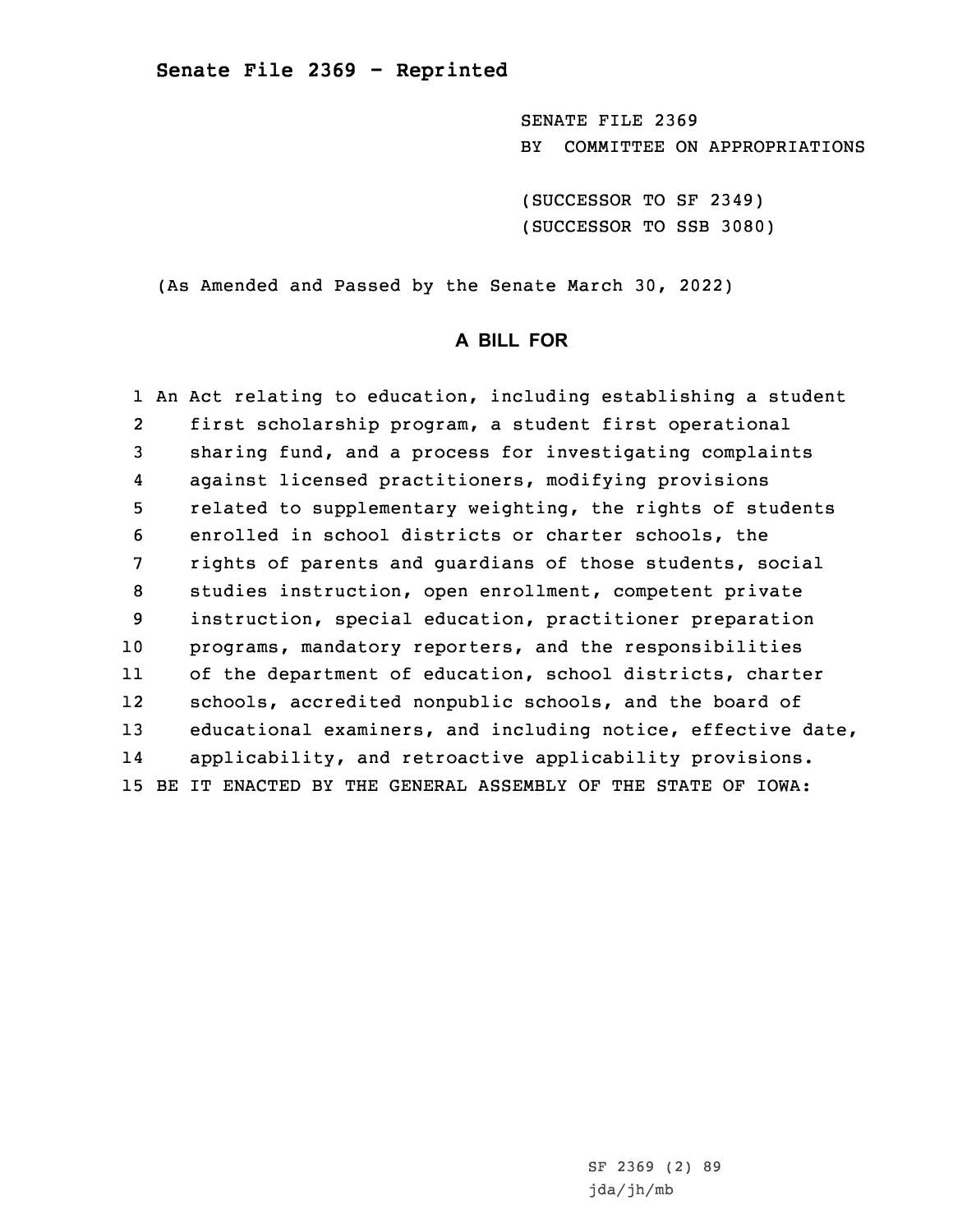1 DIVISION I 2 PARENT OR GUARDIAN BILL OF RIGHTS Section 1. Section 256.11, subsection 10, paragraph a, subparagraph (1), Code 2022, is amended by adding the following new subparagraph division: NEW SUBPARAGRAPH DIVISION. (0e) The requirements of section 279.76. Sec. 2. Section 256E.7, subsection 2, Code 2022, is amended by adding the following new paragraph: NEW PARAGRAPH. *0i.* Be subject to and comply with the requirements of section 279.76 in the same manner as <sup>a</sup> school district. Sec. 3. NEW SECTION. **279.76 Parent or guardian bill of** 14 **rights.** 1. Unless otherwise prohibited by state or federal law, the board of directors of <sup>a</sup> school district shall adopt policies to ensure that all of the following parental rights are reserved to the parent or guardian of <sup>a</sup> minor child without obstruction or interference from the school district in which the minor child is enrolled: 21 *a.* The right to know what the school district in which the minor child is enrolled is teaching the minor child, including the textbooks, books, articles, outlines, handouts, presentations, videos, and any other similar materials the school district uses for student instruction. By July 1, 2025, the school district shall grant access through the internet to the curriculum used for student instruction of <sup>a</sup> minor child enrolled in the school district to the parent or guardian of the minor child. *b.* The right to access and review information related to who is teaching the minor child, including guest lecturers and outside presenters. *c.* The right to access and review information related to persons who contract with or otherwise receive moneys from the school district.

-1-

SF 2369 (2) 89 jda/jh/mb 1/31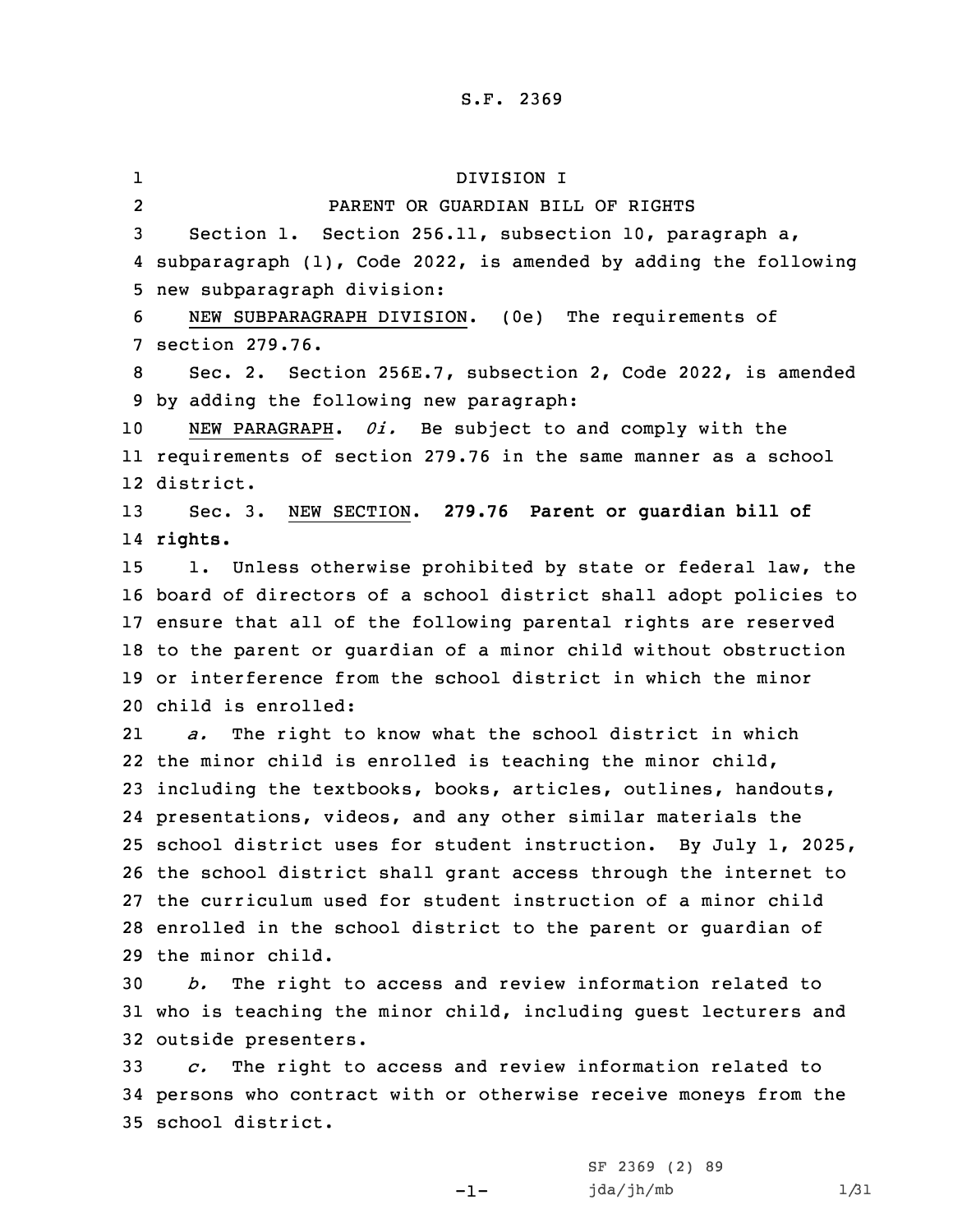1 *d.* The right to access the minor child while the minor child 2 is in school that <sup>a</sup> reasonable person would deem necessary 3 to ensure the health and safety of the minor child, unless 4 otherwise prohibited by <sup>a</sup> court order.

 *e.* The right to access and review all school records relating to the minor child; provided, however, that the school district may prohibit access to and disclosure of school records if any of the following apply:

9 (1) The school records are related to the minor child's <sup>10</sup> reporting of the parent's or guardian's violation of any law.

11 (2) The school district determines based on actual threats 12 to the health, safety, or welfare of <sup>a</sup> minor child, that 13 providing access to or disclosing the school records may result 14 in serious harm to the minor child.

15 (3) Chapter 232, subchapter III, part 2, prohibits the 16 school record from being disclosed.

 *f.* The right to access and review information related to the collection and transmission of information related to the minor child, including assessment information, documents created by the minor child, and teacher evaluations of the minor child.

21 *g.* Subject to section 22.7, the right to access and 22 review information necessary to ensure the accountability and 23 transparency of the board of directors of the school district 24 in which the minor child is enrolled.

25 *h.* The right to access and review information related to the <sup>26</sup> minor child's safety while at school.

 2. *a.* The school district shall not require any student to engage in any activity, including instruction, or any test, assessment, or other means of evaluation, that involves sexually explicit material without the express prior written consent of the student's parent or guardian, which may be obtained by electronic means.

33 *b.* The school district shall make every effort to prohibit 34 <sup>a</sup> minor child from accessing sexually explicit material in the 35 classroom on <sup>a</sup> device or through <sup>a</sup> computer network that is

-2-

SF 2369 (2) 89 jda/jh/mb 2/31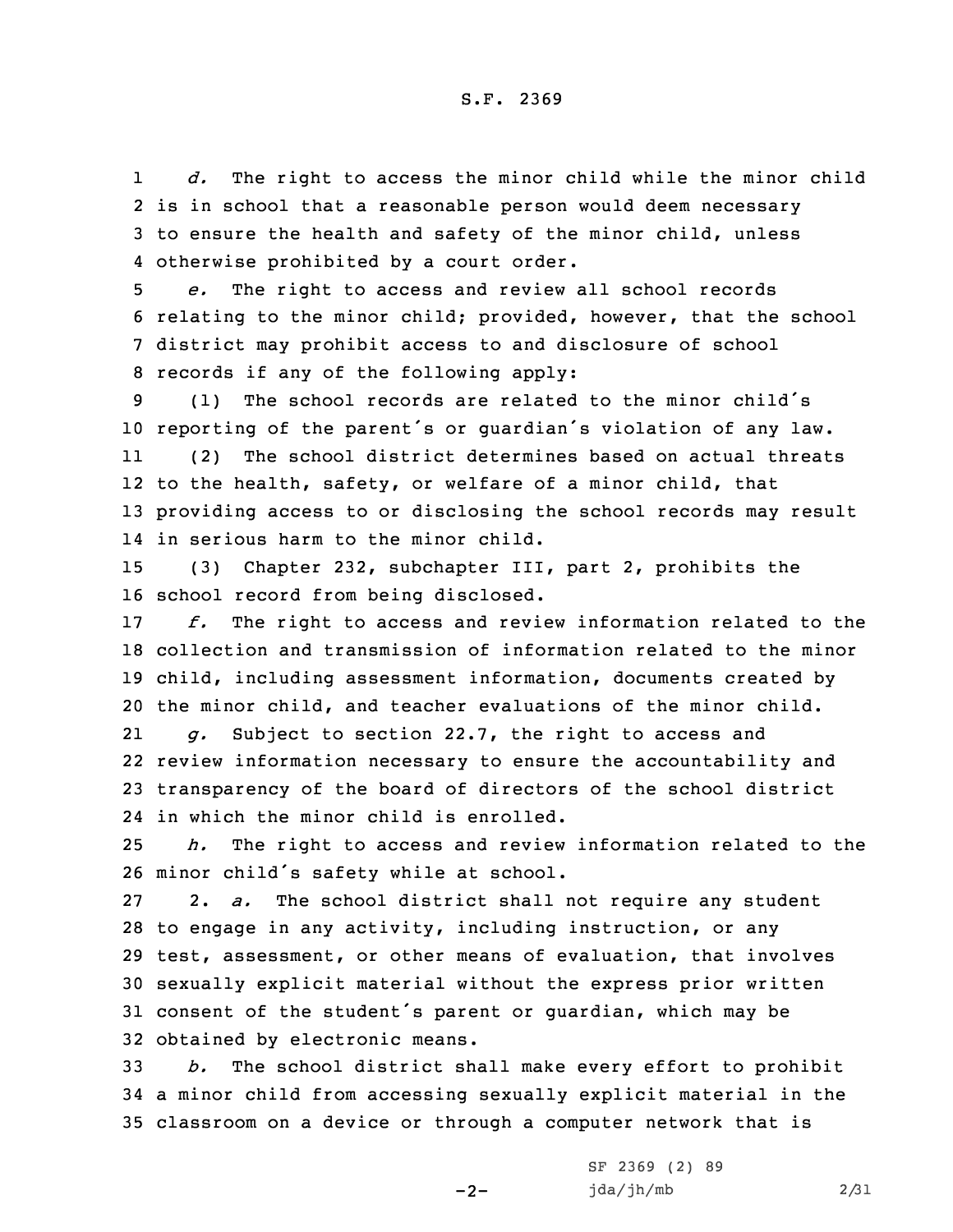1 owned or otherwise provided by the school district.

2 *c.* (1) <sup>A</sup> school district that maintains in electronic form <sup>a</sup> catalog of library materials shall grant access through the internet or other suitable means to the catalog of library materials to the parent or guardian of any student enrolled in the school district. School districts that maintain <sup>a</sup> catalog of library materials in other than electronic form shall grant physical access to the catalog of library materials to the parent or guardian of any student enrolled in the school district at the school where the student attends class and at times that are convenient for the parent or guardian.

12 (2) The parent or guardian of <sup>a</sup> minor child enrolled in the school district may provide notice to the school district indicating the materials that the minor child shall not be allowed to check out from <sup>a</sup> library operated by the school district, and the school district shall not allow the minor child to check out the materials described in the notice.

 (3) If <sup>a</sup> school district does not maintain in electronic form <sup>a</sup> catalog of library materials, the school district shall not allow <sup>a</sup> minor child to check out sexually explicit material from <sup>a</sup> library operated by the school district without the express prior written consent of the minor child's parent or guardian, which may be obtained by electronic means.

24 3. The school district must receive the prior written consent of <sup>a</sup> student's parent or guardian before requiring <sup>a</sup> student to take part in any of the following activities: *a.* An activity that involves the collection, disclosure, or use of personal information collected from students for the purpose of marketing or selling the information or providing the information to any other person for its marketing or sale. *b.* <sup>A</sup> survey, analysis, or evaluation that reveals information concerning any of the following:

33 (1) The political affiliations or beliefs of the student or <sup>34</sup> the student's parent or guardian.

35 (2) Mental or psychological problems of the student or the

 $-3-$ 

SF 2369 (2) 89  $jda/jh/mb$   $3/31$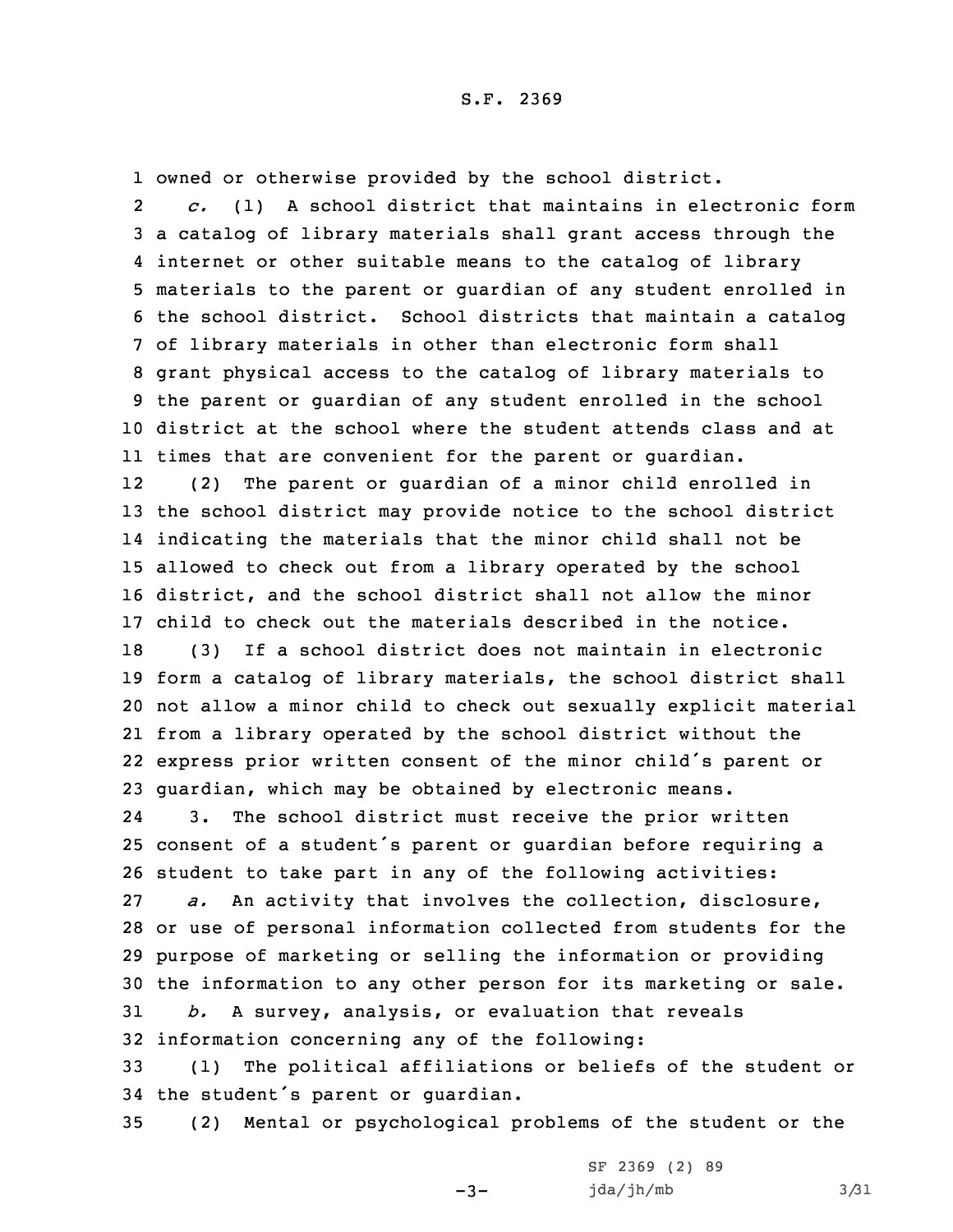1 student's family.

2(3) Sex behavior or attitudes.

3 (4) Illegal, antisocial, self-incriminating, or demeaning 4 behavior.

5 (5) Critical appraisals of other individuals with whom the 6 student has close familial relationships.

7 (6) Legally recognized privileged or analogous 8 relationships, such as those of attorneys, physicians, or 9 ministers.

10 (7) Religious practices, affiliations, or beliefs of the 11 student or the student's parent or guardian.

12 (8) Income, except when required by law to determine 13 eligibility for participation in <sup>a</sup> program or for receiving 14 financial assistance under such <sup>a</sup> program.

 *c.* Any nonemergency, invasive physical examination or screening that is required as <sup>a</sup> condition of attendance, 17 administered by the school and is scheduled in advance, and that is not necessary to protect the immediate health and safety of the student or other students.

 4. The rights guaranteed to parents and guardians by this section are not <sup>a</sup> comprehensive list of the rights reserved to parents or guardians of <sup>a</sup> minor child. The enumeration of the rights contained in this section shall not be construed to limit the rights reserved to parents or guardians of <sup>a</sup> minor 25 child.

26 5. The school district shall publish <sup>a</sup> copy of this section 27 in the student handbook and on the school district's internet 28 site.

29 6. For purposes of this section, unless the context 30 otherwise requires:

31 *a. "Material"* means the same as defined in section 728.1. <sup>32</sup> *b. "Minor child"* means an individual under eighteen years 33 of age.

<sup>34</sup> *c. "Sexually explicit material"* means any material that 35 meets all of the following criteria:

 $-4-$ 

SF 2369 (2) 89  $jda/jh/mb$   $4/31$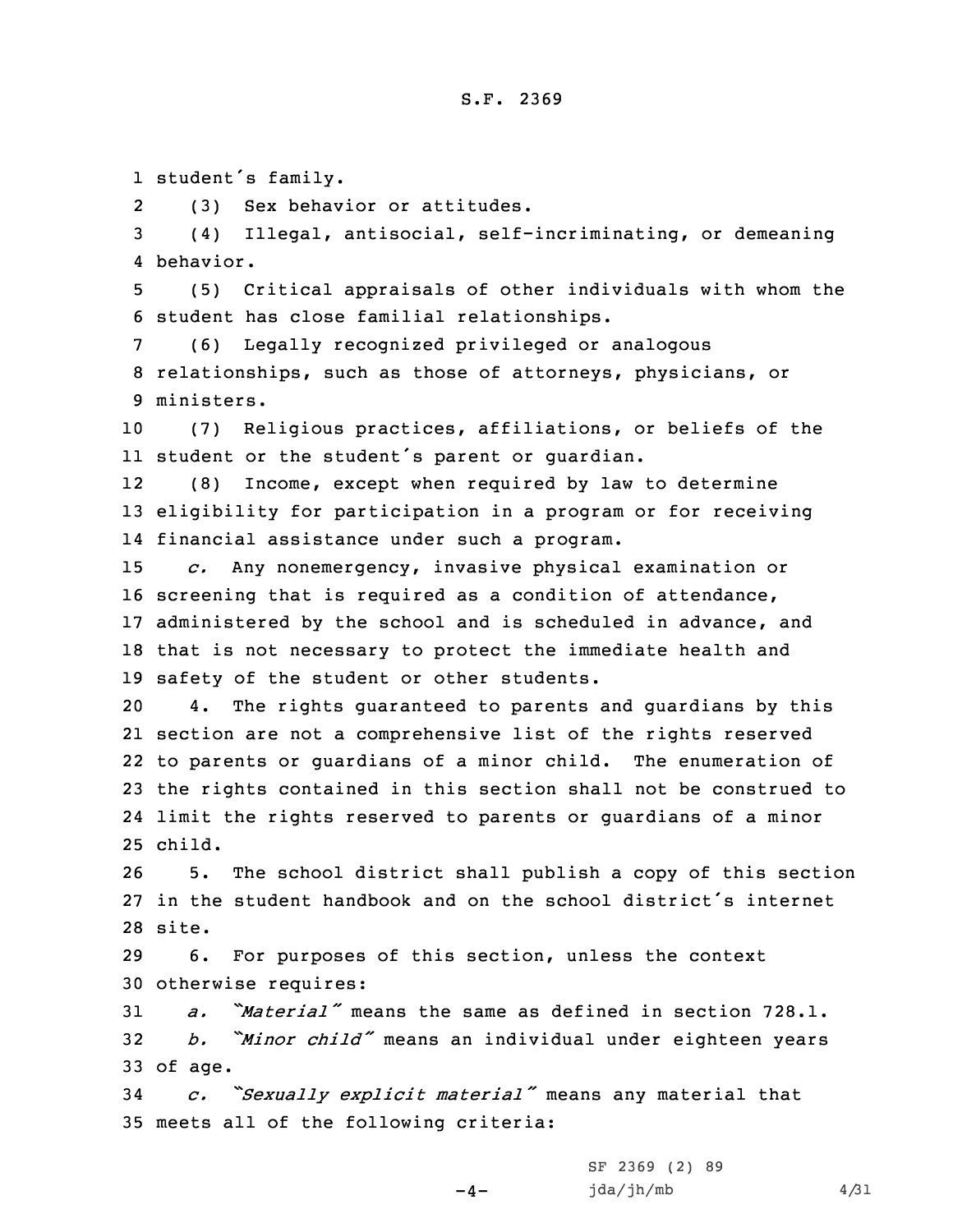1 (1) Taken as <sup>a</sup> whole with respect to minor children, the 2 material appeals to the prurient interest in nudity, sex, or 3 excretion.

4 (2) The material depicts, describes, or represents, in <sup>a</sup> patently offensive way with respect to what is suitable for minor children, <sup>a</sup> sex act or lewd exhibition of the genitals. For purposes of this subparagraph, *"lewd exhibition of the genitals"* includes any material depicting genitalia in which the place or pose of the person in the depiction is sexually suggestive, any visual depiction that suggests sexual coyness or <sup>a</sup> willingness to engage in sexual activity, or any visual depiction that is intended or designed to elicit <sup>a</sup> sexual response from the viewer.

14 (3) Taken as <sup>a</sup> whole, the material lacks serious literary, artistic, political, or scientific value as to minors. For purposes of this subparagraph, material lacks serious literary, artistic, political, or scientific value as to minor children if the material contains material described in subparagraphs (1) and (2) when substantially similar material is readily available to minor children that does not contain material described in subparagraphs (1) and (2) but that conveys <sup>a</sup> substantially similar message or viewpoint.

 *d. "Visual depiction"* includes any picture, slide, photograph, digital or electronic image, negative image, undeveloped film, motion picture, videotape, digital or electronic recording, live transmission, or any other pictorial or three-dimensional representation.

## 28 DIVISION II

29 STUDENT FIRST SCHOLARSHIP PROGRAM

30 Sec. 4. Section 256.9, Code 2022, is amended by adding the 31 following new subsection:

 NEW SUBSECTION. 65. Adopt rules relating to the administration of and applications for the student first scholarship program pursuant to section 257.11B, including but not limited to application processing timelines and information

 $-5-$ 

SF 2369 (2) 89  $jda/jh/mb$  5/31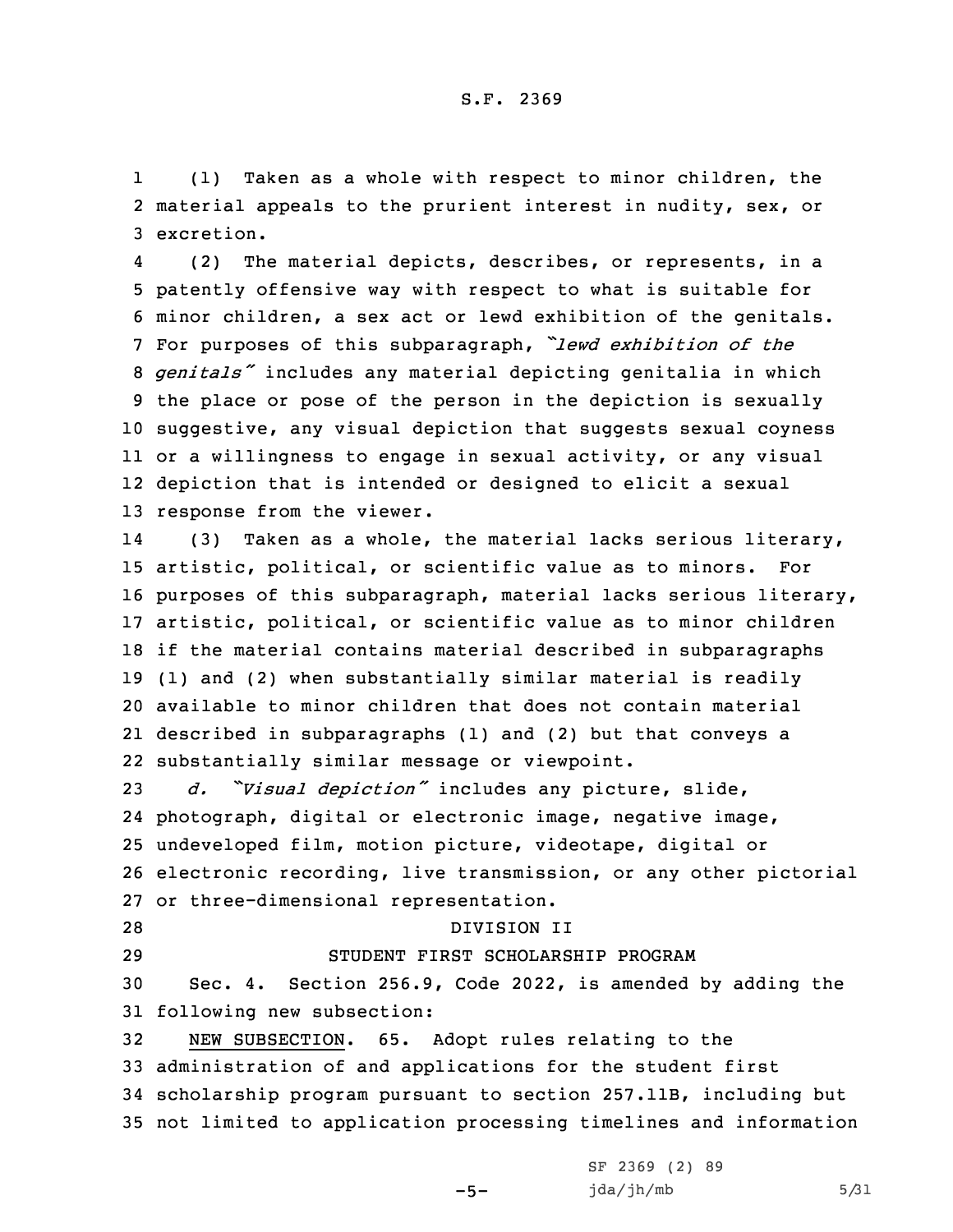1 required to be submitted by <sup>a</sup> parent or guardian.

2 Sec. 5. Section 257.11, subsection 5, Code 2022, is amended 3 to read as follows:

4 5. *Shared operational functions —— increased student* 5 *opportunities —— budget years beginning in 2014 through 2024* 6 *2034.*

 *a.* (1) In order to provide additional funding to increase student opportunities and redirect more resources to student programming for school districts that share operational functions, <sup>a</sup> district that shares with <sup>a</sup> political subdivision one or more operational functions of <sup>a</sup> curriculum director, master social worker, independent social worker, work-based learning coordinator, special education director, mental health professional who holds <sup>a</sup> statement of recognition issued by the board of educational examiners, <sup>a</sup> school resource officer, or school counselor, or one or more operational functions in the areas of superintendent management, business management, human resources, transportation, or operation and maintenance for at least twenty percent of the school year shall be assigned <sup>a</sup> supplementary weighting for each shared operational function. <sup>A</sup> school district that shares an operational function in the area of superintendent management shall be assigned <sup>a</sup> supplementary weighting of eight pupils for the function. <sup>A</sup> school district that shares an operational function in the area of business management, human resources, transportation, or operation and maintenance shall be assigned <sup>a</sup> supplementary weighting of five pupils for the function. <sup>A</sup> school district that shares the operational functions of <sup>a</sup> curriculum director; <sup>a</sup> master social worker or an independent social worker licensed under [chapters](https://www.legis.iowa.gov/docs/code/2022/147.pdf) 147 and [154C](https://www.legis.iowa.gov/docs/code/2022/154C.pdf); <sup>a</sup> work-based learning coordinator; <sup>a</sup> special education director; <sup>a</sup> mental health professional who holds <sup>a</sup> statement of recognition issued by the board of educational examiners; <sup>a</sup> school resource officer; or <sup>a</sup> school counselor shall be assigned <sup>a</sup> supplementary weighting of three pupils for the function. The additional weighting

-6-

SF 2369 (2) 89  $jda/jh/mb$  6/31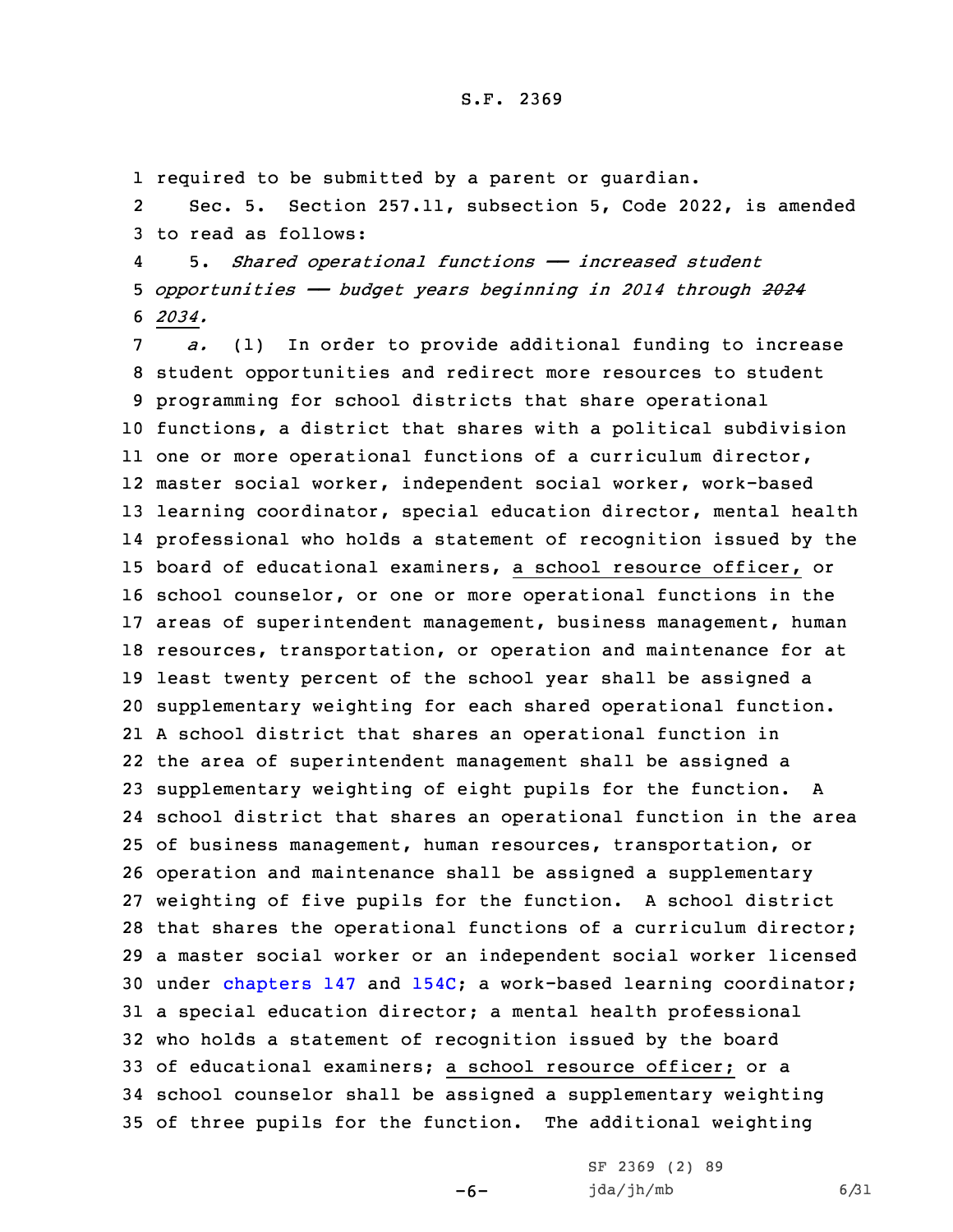shall be assigned for each discrete operational function shared. However, <sup>a</sup> school district may receive the additional weighting under this [subsection](https://www.legis.iowa.gov/docs/code/2022/257.11.pdf) for sharing the services of an individual with <sup>a</sup> political subdivision even if the type of operational function performed by the individual for the school district and the type of operational function performed by the individual for the political subdivision are not the same operational function, so long as both operational functions are eligible for weighting under this [subsection](https://www.legis.iowa.gov/docs/code/2022/257.11.pdf). In such case, the school district shall be assigned the additional weighting for the type of operational function that the individual performs for the school district, and the school district shall not receive additional weighting for any other function performed by the individual. The operational function sharing arrangement does not need to be <sup>a</sup> newly implemented sharing arrangement to receive supplementary weighting under this subsection.

<sup>18</sup> (2) For the purposes of this paragraph *"a"*:

 (a) *"Political subdivision"* means <sup>a</sup> city, township, county, school corporation, merged area, area education agency, institution governed by the state board of regents, or any other governmental subdivision.

23 (b) *"School resource officer"* means the same as defined in 24 34 U.S.C. §10389.

 (b) (c) *"Work-based learning coordinator"* means an appropriately trained individual responsible for facilitating authentic, engaging work-based learning experiences for learners and educators in partnership with employers and others to enhance learning by connecting the content and skills that are necessary for future careers.

 *b.* (1) Notwithstanding paragraph *"a"*, subparagraph (1), each operational function assigned <sup>a</sup> supplementary weighting of five pupils under paragraph *"a"*, subparagraph (1), shall instead be assigned <sup>a</sup> supplementary weighting of four pupils 35 for the school budget years beginning July 1, 2022,  $J^2 + J^2$ 

-7-

SF 2369 (2) 89 jda/jh/mb 7/31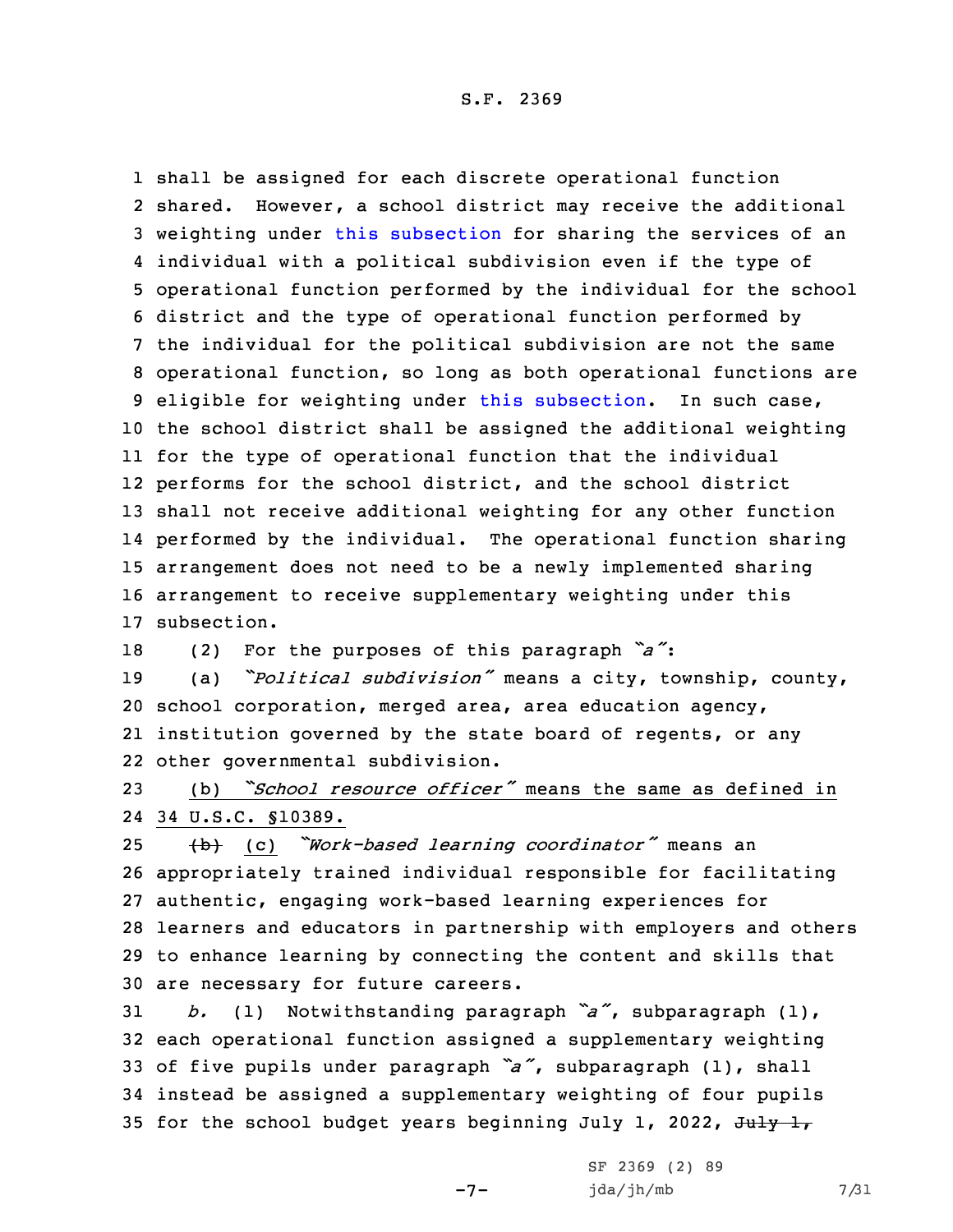1 <del>2023, and July 1, 2024</del> through July 1, 2034.

2 (2) Notwithstanding paragraph *"a"*, subparagraph (1), each 3 operational function assigned <sup>a</sup> supplementary weighting of 4 three pupils under paragraph *"a"*, subparagraph (1), shall 5 instead be assigned <sup>a</sup> supplementary weighting of two pupils for 6 the school budget years beginning July 1, 2022,  $\frac{1}{1}$ ,  $\frac{1}{2}$ 7 and July 1, 2024 through July 1, 2034.

 *c.* School districts that share operational functions with other school districts are not required to be contiguous school districts. If two or more districts sharing operational functions are not contiguous to each other, the districts separating those districts are not required to be <sup>a</sup> party to 13 the operational functions sharing arrangement.

14 *d.* Supplementary weighting pursuant to this [subsection](https://www.legis.iowa.gov/docs/code/2022/257.11.pdf) shall be available to <sup>a</sup> school district during the period commencing with the budget year beginning July 1, 2014, 17 through the budget year beginning July 1, 2024 2034. The maximum amount of additional weighting for which <sup>a</sup> school district shall be eligible in <sup>a</sup> budget year is twenty-one additional pupils; provided, however, that the maximum amount of additional weighting for which <sup>a</sup> school district shall be eligible in <sup>a</sup> budget year may be increased to up to twenty-four additional pupils if approved pursuant to section 257.16E. Criteria for determining the qualification of operational functions for supplementary weighting shall be determined by the department by rule, through consideration of increased student opportunities.

 *e.* Supplementary weighting pursuant to this [subsection](https://www.legis.iowa.gov/docs/code/2022/257.11.pdf) shall be available to an area education agency during the period commencing with the budget year beginning July 1, 2014, through 31 the budget year beginning July 1, 2024 2034. The minimum amount of additional funding for which an area education agency shall be eligible in <sup>a</sup> budget year is thirty thousand dollars, and the maximum amount of additional funding for which an area education agency shall be eligible is two hundred

 $-8-$ 

SF 2369 (2) 89  $jda/jh/mb$  8/31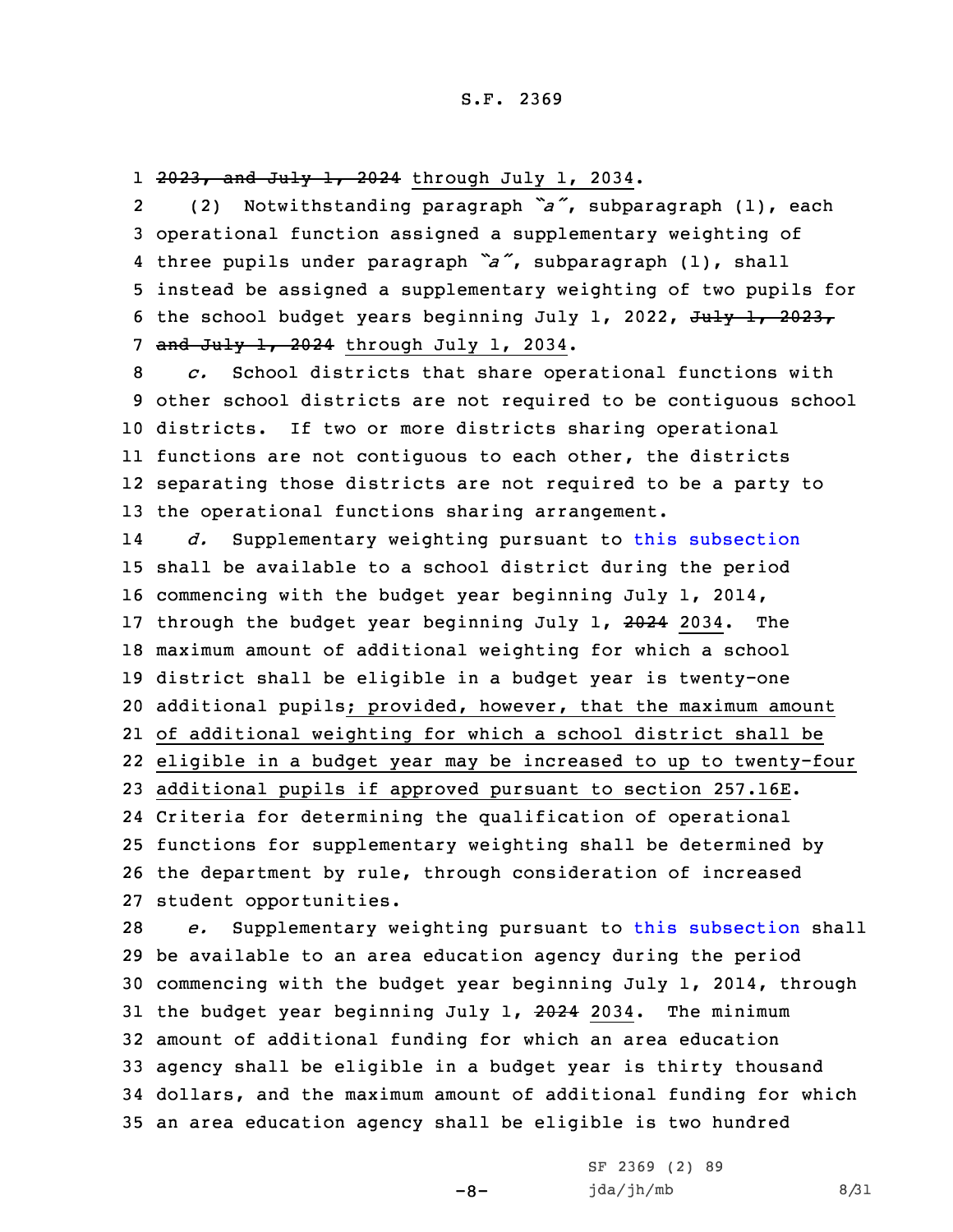thousand dollars. The department of management shall annually set <sup>a</sup> weighting for each area education agency to generate the approved operational sharing expense using the area education agency's special education cost per pupil amount and foundation level. Criteria for determining the qualification of operational functions for supplementary weighting shall be determined by the department by rule, through consideration of increased student opportunities.

9 *f.* This [subsection](https://www.legis.iowa.gov/docs/code/2022/257.11.pdf) is repealed effective July 1, 2025 2035. 10 Sec. 6. NEW SECTION. **257.11B Student first scholarship** 11 **program.**

12 1. *a.* For the school budget year beginning July 1, 2022, 13 and each succeeding school budget year, the following resident 14 pupils shall be eligible to receive <sup>a</sup> student first scholarship 15 in the manner provided in this section:

 (1) <sup>A</sup> pupil whose household has an annual income which is less than or equal to four hundred percent of the most recently revised poverty income guidelines published by the United States department of health and human services. The total number of student first scholarships the department of education approves for pupils pursuant to this subparagraph shall not exceed five thousand in <sup>a</sup> school year. However, if the number of student first scholarships received by pupils pursuant to subparagraph (2) is less than the number of student first scholarships reserved for pupils under subparagraph (2), the department of education may approve the difference for pupils pursuant to this subparagraph for the same school year. (2) <sup>A</sup> pupil who has an individualized education program. The total number of student first scholarships the department of education approves for pupils pursuant to this subparagraph shall not exceed five thousand in <sup>a</sup> school year. However, if the number of student first scholarships received by pupils pursuant to subparagraph (1) is less than the number of student first scholarships reserved for pupils under subparagraph (1), the department of education may approve the difference for

 $-9-$ 

SF 2369 (2) 89  $jda/jh/mb$  9/31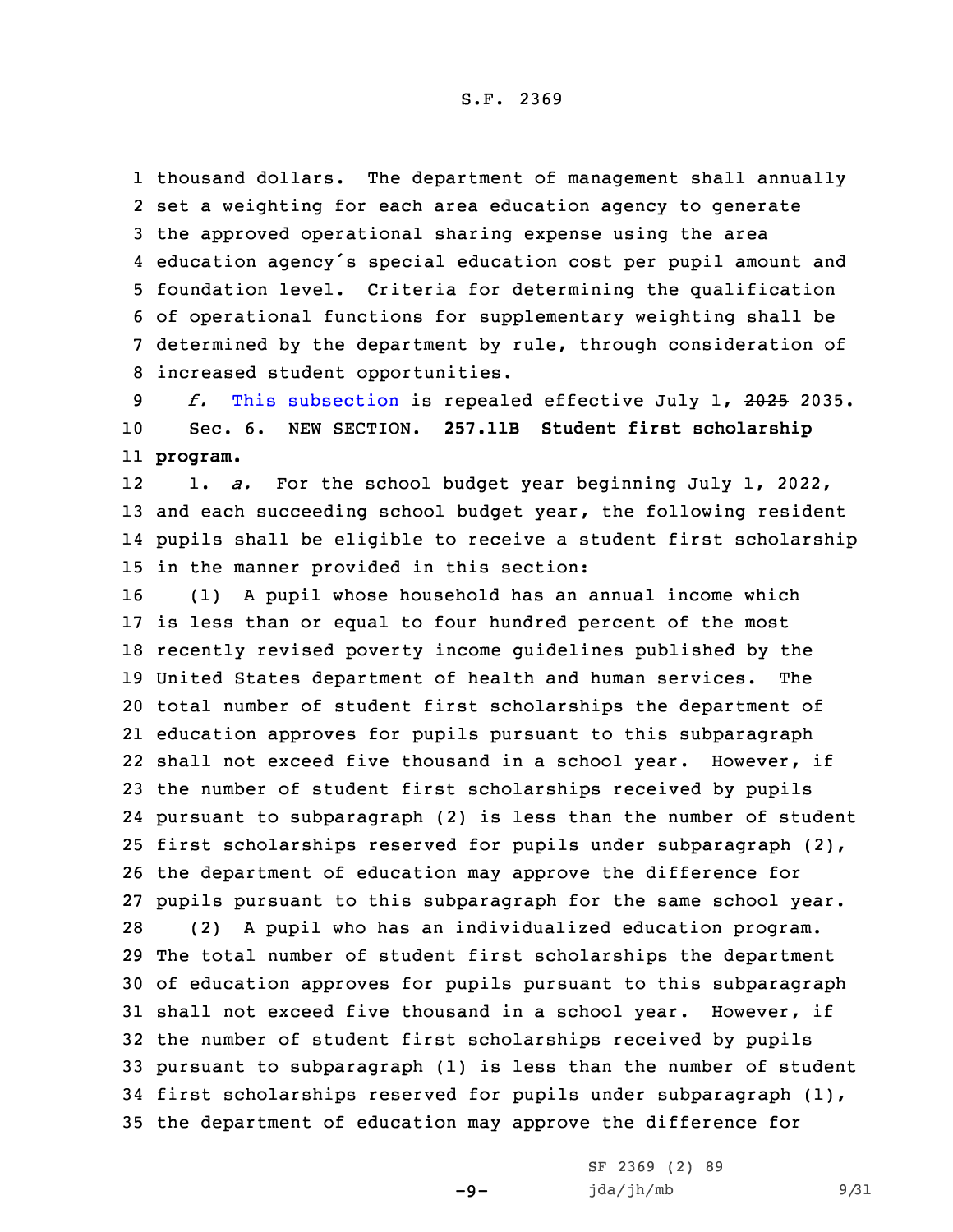pupils pursuant to this subparagraph for the same school year. 2 (3) <sup>A</sup> pupil who received <sup>a</sup> student first scholarship for the immediately preceding school budget year, who is eligible to enroll in grade one through grade twelve, who meets the requirements of subparagraph (1) or (2) and who is not otherwise ineligible under this section.

 *b.* Student first scholarships shall be made available to parents and guardians in the manner authorized under subsection 4, paragraph *"c"*, for the payment of qualified educational expenses as provided in this section.

11 *c.* No more than ten thousand student first scholarships 12 shall be made available each school year.

<sup>13</sup> *d.* For purposes of this subsection, *"resident"* means the 14 same as defined in section 282.1, subsection 2.

 2. *a.* By January 1 preceding the school year for which the student first scholarship is requested, all of the following individuals may request <sup>a</sup> student first scholarship by submitting an application to the department of education, on application forms developed by the department of education, indicating the individual intends to enroll the pupil in <sup>a</sup> nonpublic school for the entirety of the school year:

22 (1) The parent or guardian of <sup>a</sup> pupil currently enrolled in <sup>a</sup> school district who has been enrolled in that school district for the equivalent of at least two semesters immediately preceding the school year for which the student first scholarship is requested.

27 (2) The parent or guardian of <sup>a</sup> pupil who is eligible to 28 enroll in <sup>a</sup> school district for kindergarten in the next school 29 year.

30 (3) The parent or guardian of pupil enrolled in <sup>a</sup> nonpublic 31 school who received <sup>a</sup> student first scholarship in the current 32 school year.

33 *b.* By February 1 preceding the school year for which the 34 student first scholarship is requested, the department of 35 education shall determine the number of pupils in each school

-10-

SF 2369 (2) 89 jda/jh/mb 10/31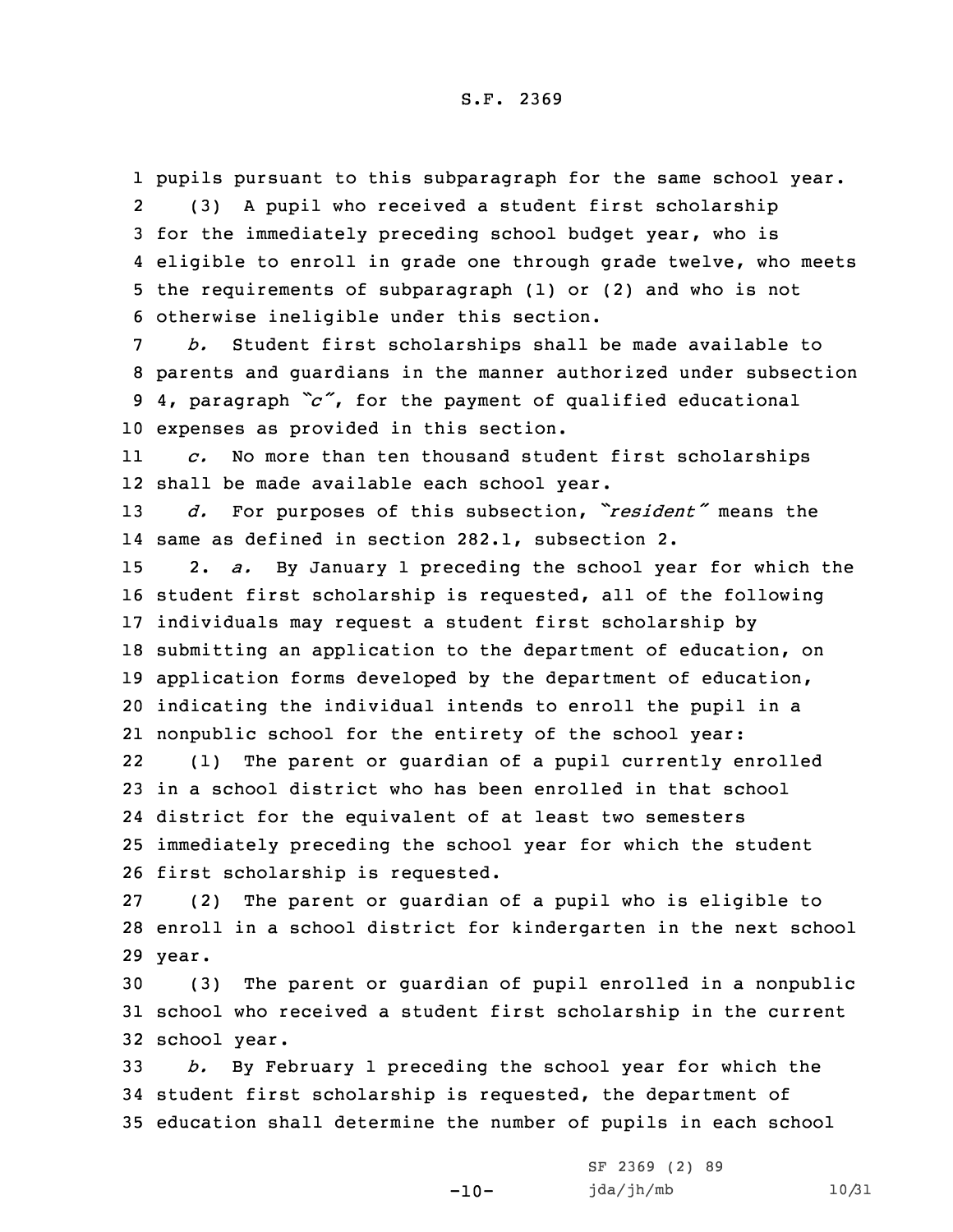district approved to receive <sup>a</sup> scholarship for the following school year and shall notify the parent or guardian of each pupil approved for the following school year to receive <sup>a</sup> scholarship and the amount of the scholarship for the pupil. The department of education shall approve pupils who received <sup>a</sup> student first scholarship for the immediately preceding school budget year who are eligible to enroll in grade one through grade twelve, who meet the requirements of subsection 1, paragraph *"a"*, subparagraph (1) or (2), and who are not otherwise ineligible under this section. The department of education shall approve the remaining pupils who did not receive <sup>a</sup> student first scholarship for the immediately preceding school budget year, subject to the limitation in subsection 1, paragraph *"c"*, on <sup>a</sup> first-come, first-served basis based on the date the parent or guardian submitted the application pursuant to paragraph *"a"*.

17 *c.* Student first scholarships shall only be approved for 18 one school year and applications must be submitted annually for 19 student first scholarships in subsequent school years.

20 3. The department of education shall assign each pupil <sup>a</sup> 21 student first scholarship in an amount equal to the sum of all 22 the following for the same school budget year:

 *a.* The product of the pupil's weighted enrollment that would otherwise be assigned to the pupil under this chapter if the pupil was enrolled in the pupil's district of residence multiplied by the difference between eighty-eight and four-tenths percent of the regular program state cost per pupil and the statewide average foundation property tax per pupil. *b.* The total teacher salary supplement district cost per pupil for the pupil's district of residence.

31 *c.* The total professional development supplement district <sup>32</sup> cost per pupil for the pupil's district of residence.

33 *d.* The total early intervention supplement district cost per <sup>34</sup> pupil for the pupil's district of residence.

35 *e.* The total area education agency teacher salary supplement

-11-

|  | SF 2369 (2) 89 |  |  |       |
|--|----------------|--|--|-------|
|  | jda/jh/mb      |  |  | 11/31 |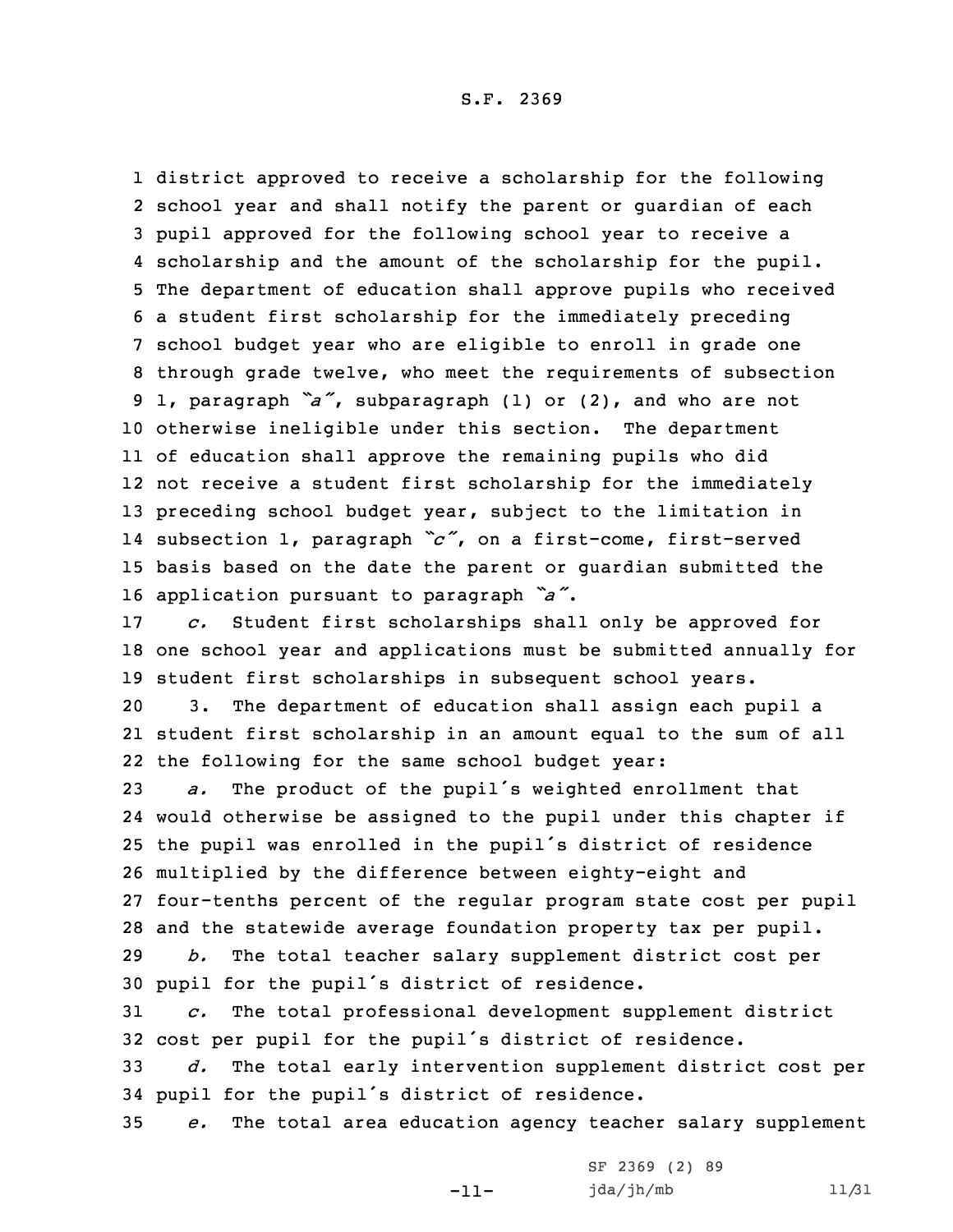1 district cost per pupil for the pupil's district of residence. 2 *f.* The total area education agency professional development <sup>3</sup> supplement district cost per pupil for the pupil's district of 4 residence.

5 *g.* The total teacher leadership supplement district cost per <sup>6</sup> pupil for the pupil's district of residence.

 4. <sup>A</sup> student first scholarship fund is created in the state treasury under the control of the department of education consisting of moneys appropriated to the department of education for the purpose of providing student first scholarships under this section. For the fiscal year commencing July 1, 2022, and each succeeding fiscal year, there is appropriated from the general fund of the state to the department of education to be credited to the fund the amount necessary to pay all student first scholarships approved for that fiscal year. The director of the department of education has all powers necessary to carry out and effectuate the purposes, objectives, and provisions of this section pertaining to the fund, including the power to do all of the following: *a.* Make and enter into contracts necessary for the administration of the fund.

22 *b.* Procure insurance against any loss in connection with the 23 assets of the fund or require <sup>a</sup> surety bond.

24 *c.* Contract with <sup>a</sup> private financial management firm to 25 manage the fund, in collaboration with the treasurer of state, 26 including providing for the disbursement of student first 27 scholarships in the form of an electronic debit card or checks <sup>28</sup> that are payable directly from the pupil's account within the 29 fund.

30 *d.* Conduct audits or other reviews necessary to properly 31 administer the program.

32 *e.* Adopt rules for the administration of the fund and 33 accounts within the fund.

34 5. *a.* For each pupil approved for <sup>a</sup> student first <sup>35</sup> scholarship, the nonpublic school shall certify the pupil's

-12-

SF 2369 (2) 89 jda/jh/mb 12/31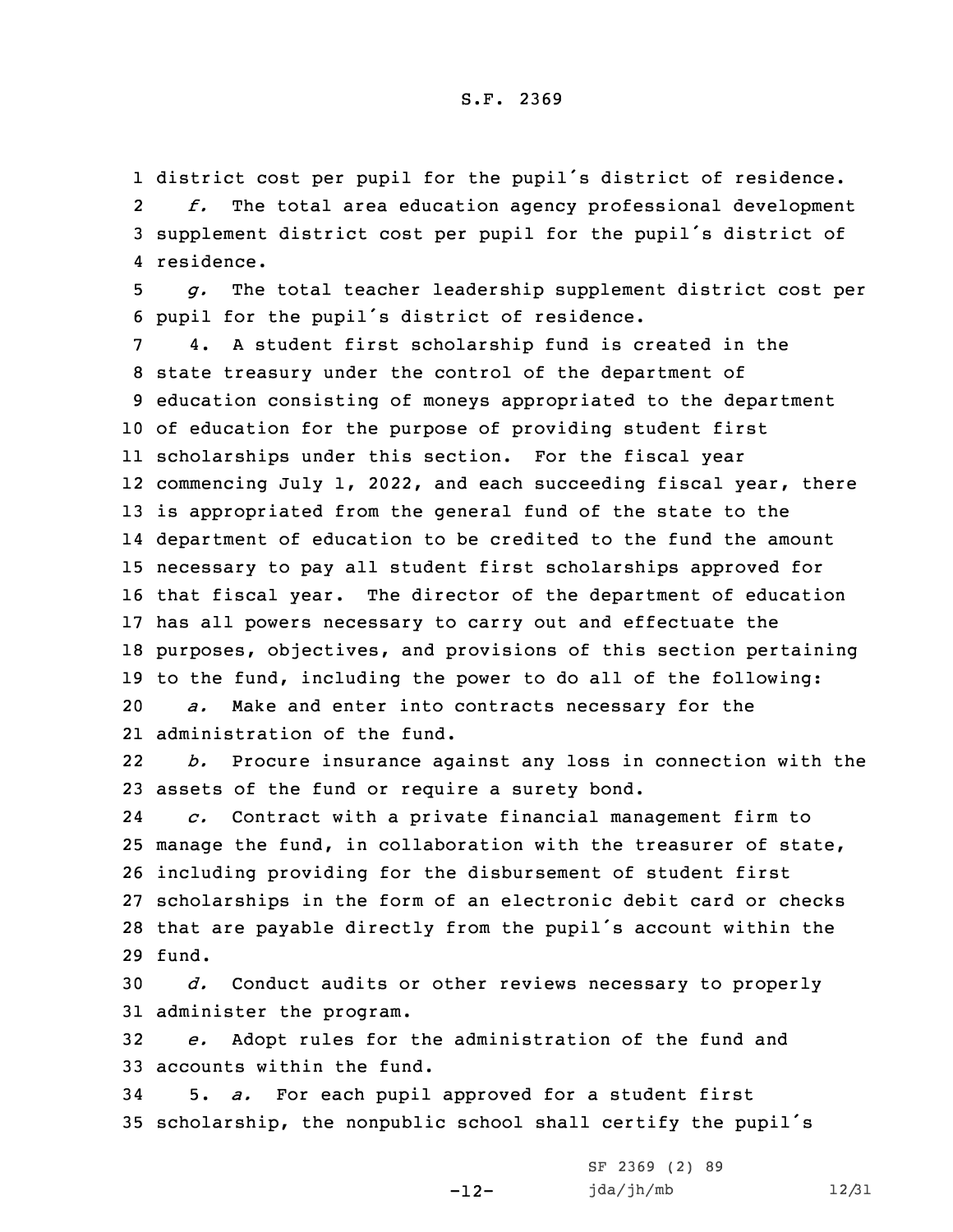enrollment and the department of education shall establish an account for that pupil in the student first scholarship fund. The amount of the pupil's student first scholarship shall be deposited into the pupil's account on July 1, and such amount shall be immediately available for the payment of qualified educational expenses incurred by the parent or guardian for the pupil during that fiscal year using the payment method authorized under subsection 4, paragraph *"c"*.

 *b.* <sup>A</sup> nonpublic school that accepts payment from <sup>a</sup> parent or guardian using funds from <sup>a</sup> pupil's account in the student first scholarship fund shall not refund, rebate, or share any portion of such payment with the parent, guardian, or pupil. *c.* Moneys remaining in <sup>a</sup> pupil's account upon conclusion of the fiscal year shall remain in the pupil's account in the student first scholarship fund for the payment of qualified educational expenses in future fiscal years during which the pupil participates in the program until the pupil becomes ineligible under the program or until the remaining amounts are transferred to the state general fund under subsection 8. 6. *a.* For purposes of this section, *"qualified educational expenses"* includes tuition and fees at <sup>a</sup> nonpublic school, textbooks, fees or payments for educational therapies, including tutoring or cognitive skills training, curriculum fees, software, and materials for <sup>a</sup> course of study for <sup>a</sup> specific subject matter or grade level, tuition or fees for nonpublic online education programs, tuition for vocational and life skills education approved by the department of education, education materials and services for pupils with disabilities, including the cost of paraprofessionals and assistants who are trained in accordance with state law, standardized test fees, advanced placement examinations or examinations related to postsecondary education admission or credentialing, qualified education expenses, as defined in section 12D.1, excluding room and board expenses, and other expenses incurred by the parent or guardian that are directly related to the education

-13-

SF 2369 (2) 89 jda/jh/mb 13/31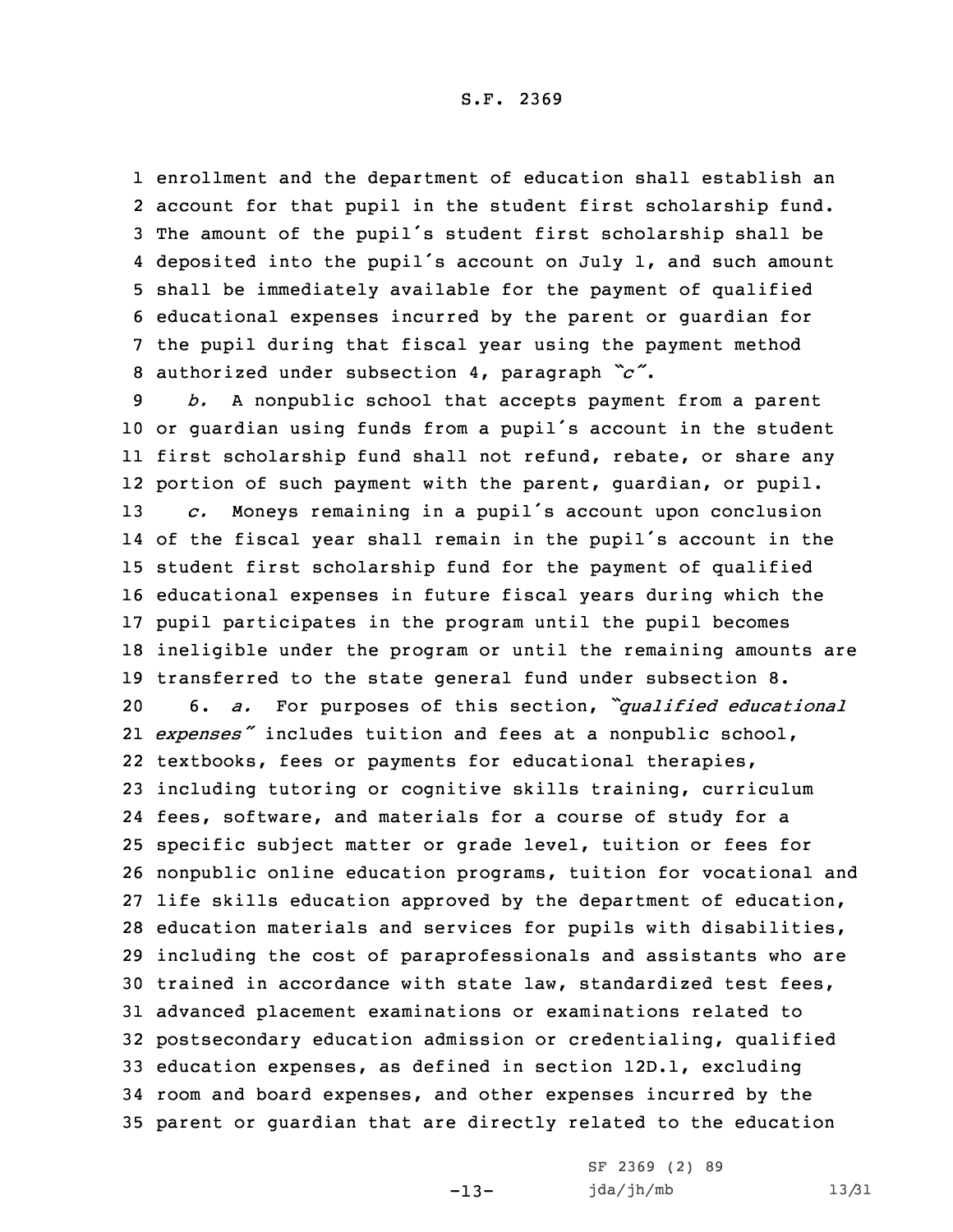of the pupil at <sup>a</sup> nonpublic school, including <sup>a</sup> nonpublic school accredited by an independent accrediting agency approved by the department of education. The cost of one computer or other portable computing device shall be allowed as <sup>a</sup> qualified educational expense for <sup>a</sup> pupil if the computer or portable computing device is used primarily for the education of the pupil and if such <sup>a</sup> purchase has not been made using funds from that pupil's account in any of the three immediately preceding fiscal years.

 *b. "Qualified educational expenses"* does not include transportation costs for the pupil, the cost of food or refreshments consumed by the pupil, the cost of clothing for the pupil, or the cost of disposable materials, including but not limited to paper, notebooks, pencils, pens, and art supplies.

 7. *a.* <sup>A</sup> person who makes <sup>a</sup> false claim for the purpose of obtaining <sup>a</sup> student first scholarship provided for in this section or who knowingly receives the scholarship or makes <sup>a</sup> payment from an account within the student first scholarship fund without being legally entitled to do so is guilty of <sup>a</sup> fraudulent practice under chapter 714. The false claim for <sup>a</sup> student first scholarship or <sup>a</sup> payment from an account shall be disallowed. The department of education shall also close the pupil's account in the student first scholarship fund and transfer any remaining moneys in the account for deposit in the general fund of the state. If the improperly obtained amounts from the scholarship have been disbursed from the applicable account in the student first scholarship fund, the department of education shall recover such amounts from the parent or guardian, including by initiating legal proceedings to recover such amounts, if necessary. <sup>A</sup> parent or guardian who commits <sup>a</sup> fraudulent practice under this section is prohibited from participating in the student first scholarship program in the 34 future.

35 *b.* If, prior to the end of the required attendance

 $-14-$ 

SF 2369 (2) 89 jda/jh/mb 14/31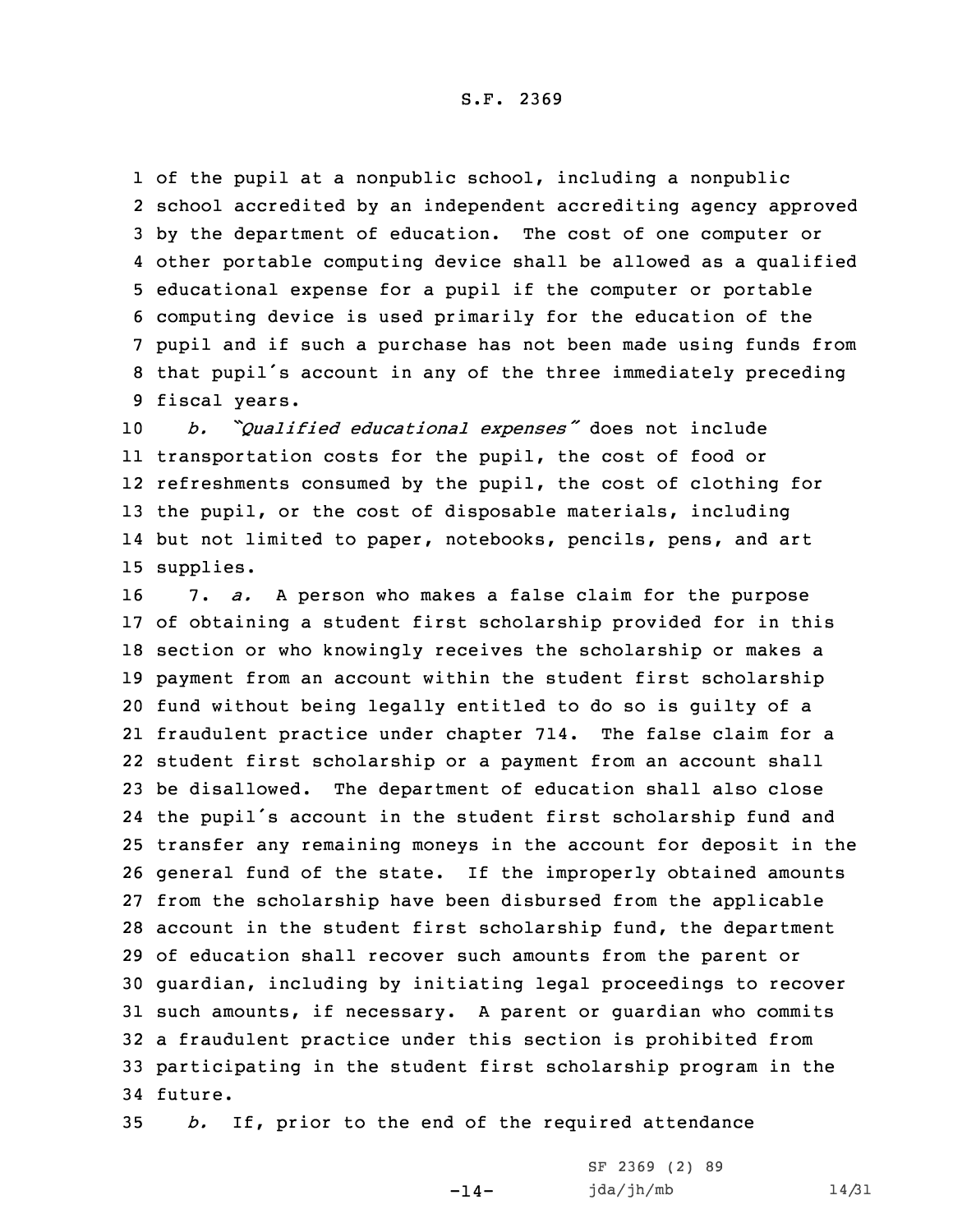period of the school year, <sup>a</sup> pupil who receives <sup>a</sup> student first scholarship withdraws from enrollment in the nonpublic school or is expelled, the nonpublic school shall notify the department of education in writing of the pupil's withdrawal or expulsion, and the pupil's parent or guardian shall notify the department of education of the pupil's withdrawal or expulsion from the nonpublic school. <sup>A</sup> pupil's expulsion from the nonpublic school prior to the end of the required attendance period for the school year shall invalidate the pupil's eligibility for the student first scholarship for the school budget year. <sup>A</sup> pupil's withdrawal from <sup>a</sup> nonpublic school prior to the end of the required attendance period of the school year shall invalidate the pupil's eligibility for the student first scholarship for the school budget year unless the withdrawal is the result of <sup>a</sup> change in residence of the pupil and the pupil, following written notice by the parent or guardian and certification by the new nonpublic school to the department of education, enrolls in <sup>a</sup> different nonpublic school in this state for the remainder of the school year. *c.* (1) Upon receipt of <sup>a</sup> notice of expulsion under paragraph *"b"*, the department of education shall close the pupil's account in the student first scholarship fund and transfer any remaining moneys in the account for deposit in the general fund of the state. In addition, if amounts from the scholarship for the school budget year during which the pupil is expelled have been disbursed from the expelled pupil's account in the student first scholarship fund, the department of education shall recover such amounts from the parent or guardian, including by initiating legal proceedings to recover such amounts, if necessary.

 (2) Upon receipt of <sup>a</sup> notice of withdrawal under paragraph *"b"* and <sup>a</sup> determination that the pupil's withdrawal was not the result of <sup>a</sup> change in residence, the department of education shall cease disbursements of remaining moneys in the pupil's account in the student first scholarship fund,

 $-15-$ 

SF 2369 (2) 89 jda/jh/mb 15/31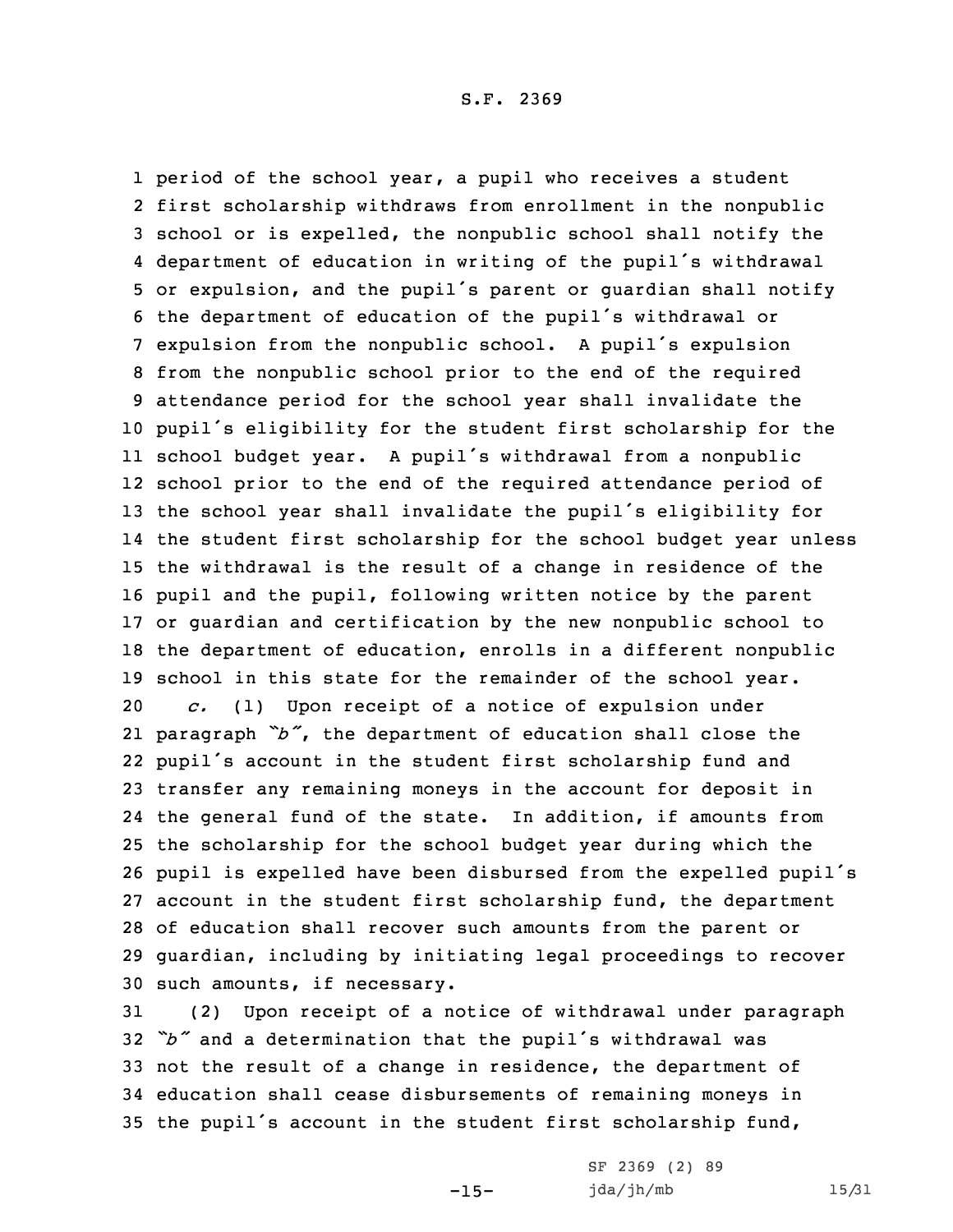close the pupil's account, and transfer any moneys remaining in the pupil's account for deposit in the general fund of the state. In addition, if amounts from the scholarship for the school budget year during which the withdrawal occurs have been disbursed from the pupil's account in the student first scholarship fund, the department of education shall recover such amounts from the parent or guardian to the extent the amount disbursed exceeds the amount of the scholarship proportionate to the remaining portion of the school year following the withdrawal, including by initiating legal proceedings to recover such amounts, if necessary. 12 (3) Upon receipt of <sup>a</sup> notice of withdrawal under paragraph *"b"* and <sup>a</sup> determination that the withdrawal was the result of

 <sup>a</sup> change in residence but that the pupil did not enroll in <sup>a</sup> different nonpublic school in this state for the remainder of the school year, the department of education shall cease disbursements of remaining moneys in the pupil's account in the student first scholarship fund, close the pupil's account, and transfer any moneys remaining in the pupil's account for deposit in the general fund of the state.

21 (4) If <sup>a</sup> pupil's eligibility is invalidated under the provisions of paragraph *"b"*, the pupil shall be ineligible for <sup>a</sup> student first scholarship for the following school budget year under subsection 1, paragraph *"a"*, subparagraphs (2) and (3). 8. Moneys remaining in <sup>a</sup> pupil's account when the pupil graduates from high school or turns twenty-one years of age, whichever occurs first, shall be transferred by the department of education for deposit in the general fund of the state. 9. *a.* <sup>A</sup> parent may appeal to the state board of education any administrative decision the department of education makes pursuant to this section, including but not limited to determinations of eligibility, allowable expenses, and removal from the program. The department shall notify the parent or guardian in writing of the appeal process at the same time the department notifies the parent or guardian of the

-16-

SF 2369 (2) 89 jda/jh/mb 16/31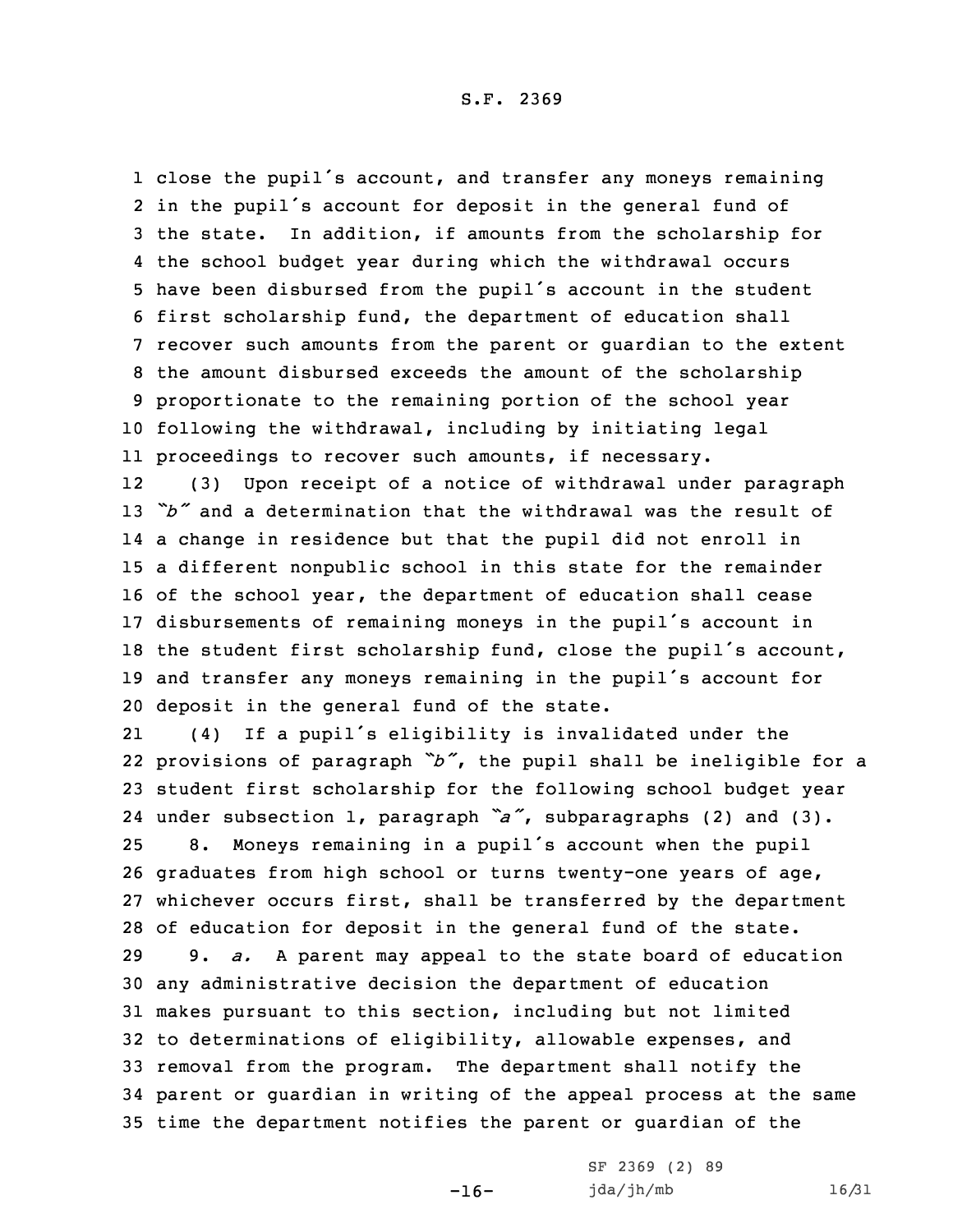administrative decision. The state board of education shall establish the appeals process consistent with chapter 17A and shall post such appeal process information on the state board of education's internet site.

 *b.* The state board of education shall refer cases of substantial misuse of student first scholarship funds to the attorney general for the purpose of collection or for the purpose of <sup>a</sup> criminal investigation if the state board of education obtains evidence of fraudulent use of an account. 10. *a.* This section shall not be construed to authorize the state or any political subdivision of the state to exercise authority over any nonpublic school or construed to require <sup>a</sup> nonpublic school to modify its academic standards for admission or educational program in order to receive payment from <sup>a</sup> parent or guardian using funds from <sup>a</sup> pupil's account in the student first scholarship fund.

 *b.* This section shall not be construed to expand the authority of the state or any political subdivision of the state to impose regulations upon any nonpublic school that are not necessary to implement this section.

21 *c.* <sup>A</sup> nonpublic school that accepts payment from <sup>a</sup> parent 22 or guardian using funds from <sup>a</sup> pupil's account in the student 23 first scholarship fund is not an agent of this state or of <sup>a</sup> 24 political subdivision of this state.

25 *d.* Rules adopted by the department of education to implement 26 this section that impose an undue burden on <sup>a</sup> nonpublic school 27 are invalid.

 *e.* <sup>A</sup> nonpublic school that accepts payment from <sup>a</sup> parent or guardian using funds from <sup>a</sup> pupil's account in the student first scholarship fund shall be given the maximum freedom possible to provide for the educational needs of the school's students, consistent with state and federal law.

33 Sec. 7. NEW SECTION. **257.16E Student first operational** 34 **sharing fund.**

35 1. <sup>A</sup> student first operational sharing fund is created as

-17-

SF 2369 (2) 89 jda/jh/mb 17/31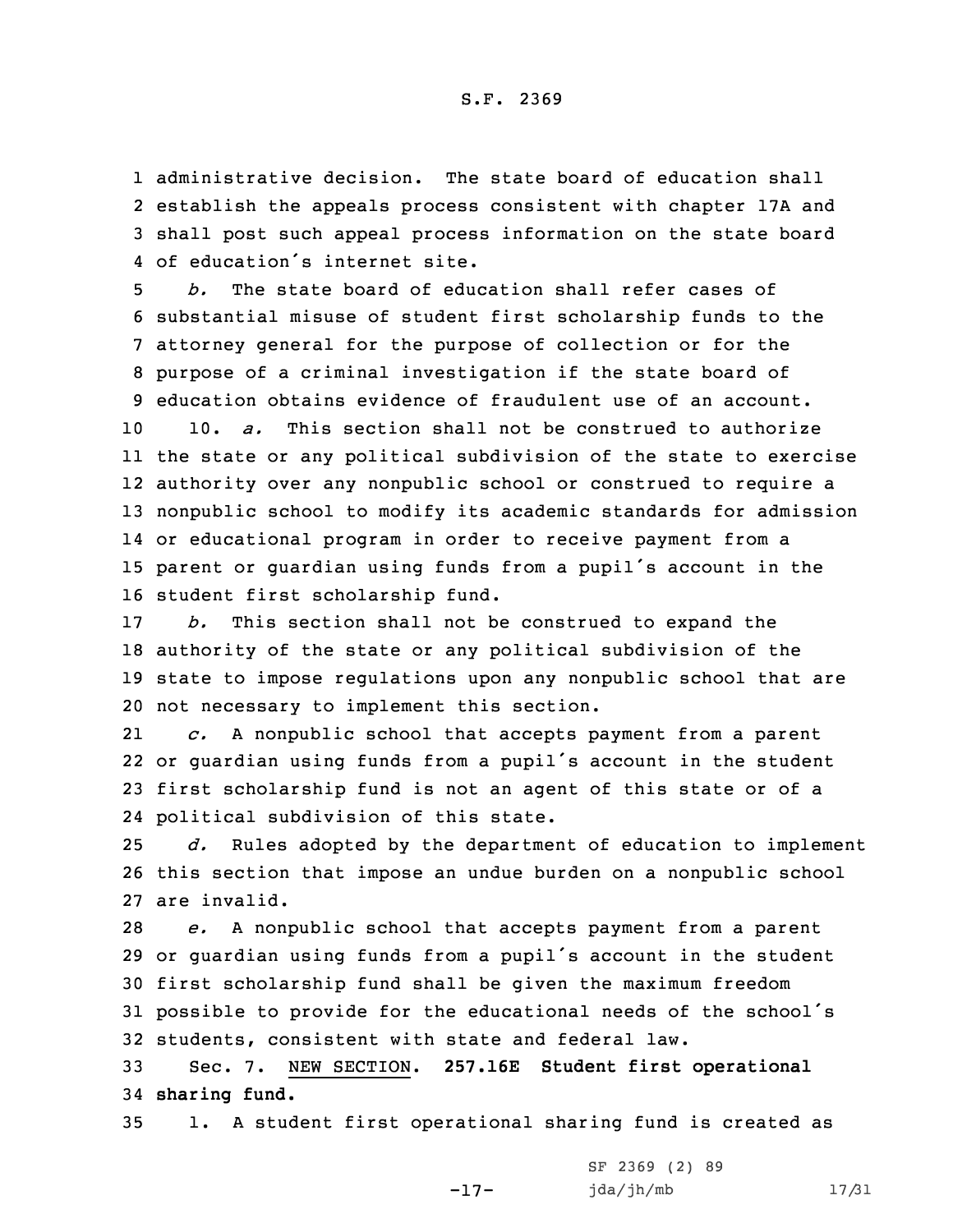<sup>a</sup> separate and distinct fund in the state treasury under the control of the department of management. Moneys in the fund include revenues credited to the fund, appropriations made to the fund, and other moneys deposited into the fund.

 2. *a.* For each fiscal year beginning on or after July 1, 2023, there is appropriated annually from the general fund of the state to the department of management for deposit in the student first operational sharing fund an amount equal to the product of the number of student first scholarships approved under section 257.11B for the base year multiplied by the sum of the statewide average foundation property tax per pupil plus the difference between the amount determined under section 257.16B, subsection 2, paragraph *"c"*, subparagraph (2), and the amount determined under section 257.16B, subsection 2, paragraph *"c"*, subparagraph (1).

 *b.* The moneys available in <sup>a</sup> fiscal year in the student first operational sharing fund shall be used to increase the maximum amount of additional weighting established pursuant to section 257.11, subsection 5, paragraph *"d"*, from twenty-one additional pupils up to twenty-four additional pupils if the school district requests the additional weighting from the school budget review committee, and the school budget review committee approves the additional weighting after examining the need for the position requested. If the moneys in the student first operational sharing fund are insufficient to make the payments required by section 257.11, subsection 5, the remainder shall be paid as foundation aid pursuant to section 28 257.16.

 3. Payments to school districts under this section shall be paid at the same time and in the same manner as foundation aid is paid under section 257.16, and may be included in the monthly payment of state aid under section 257.16, subsection 33 2.

34 4. Notwithstanding section 8.33, any moneys remaining 35 in the student first operational sharing fund at the end of

-18-

SF 2369 (2) 89 jda/jh/mb 18/31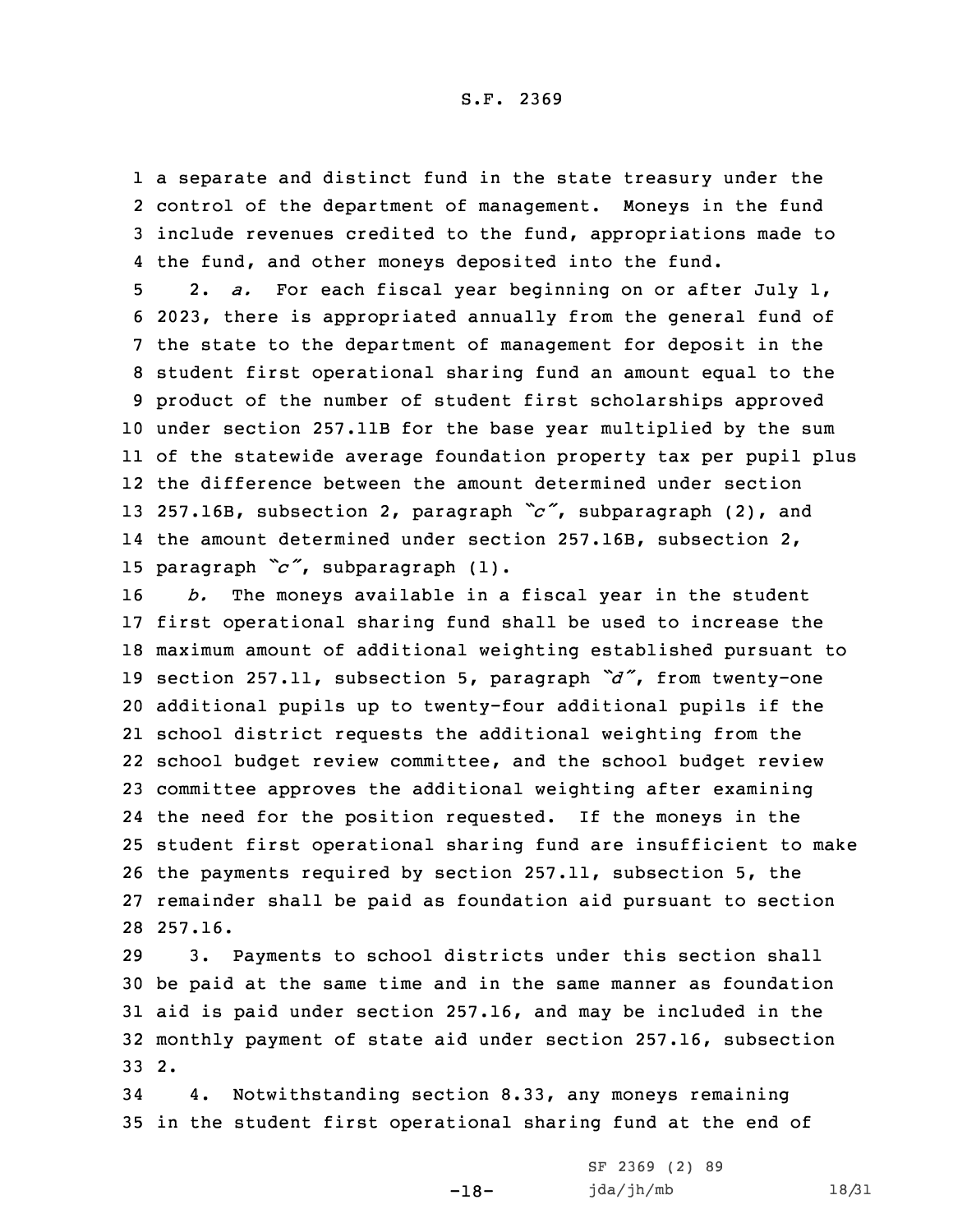<sup>a</sup> fiscal year shall not revert to any other fund but shall remain in the student first operational sharing fund for use as provided in this section for the following fiscal year. 4 Sec. 8. Section 257.31, subsection 16, Code 2022, is amended to read as follows: 16. The committee shall perform the duties assigned to it under sections [257.16E,](https://www.legis.iowa.gov/docs/code/2022/257.32.pdf) 257.32, [257.40](https://www.legis.iowa.gov/docs/code/2022/257.40.pdf), and [260C.18B](https://www.legis.iowa.gov/docs/code/2022/260C.18B.pdf). Sec. 9. Section 422.7, Code 2022, is amended by adding the following new subsection: NEW SUBSECTION. 51. Subtract, to the extent included, the amount of <sup>a</sup> student first scholarship under section 257.11B received by the taxpayer for payment of qualified educational expenses. 14 Sec. 10. STUDENT FIRST SCHOLARSHIP PROGRAM APPLICATIONS FOR THE SCHOOL YEAR BEGINNING JULY 1, 2022. 16 1. Notwithstanding the deadline in section 257.11B, subsection 2, paragraph "a", as enacted in this division of this Act, by May 1 preceding the school year beginning July 1, 2022, the parent or guardian of <sup>a</sup> pupil who is enrolled in <sup>a</sup> school district or who is eligible to enroll in <sup>a</sup> school district for kindergarten in the next school year, and who is requesting <sup>a</sup> student first scholarship for the school year beginning July 1, 2022, may request <sup>a</sup> student first scholarship by submitting an application to the department of education, on application forms developed by the department of education, indicating that the parent or guardian intends to enroll the pupil in <sup>a</sup> nonpublic school for the entirety of the school year beginning July 1, 2022. 2. Notwithstanding the deadline in section 257.11B, subsection 2, paragraph "b", as enacted in this division of

 this Act, by June 1 preceding the school year beginning July 1, 2022, the department of education shall determine the number of pupils in each school district approved to receive <sup>a</sup> scholarship for the following school year and shall notify the parent or guardian of each pupil approved for the following

-19-

SF 2369 (2) 89 jda/jh/mb 19/31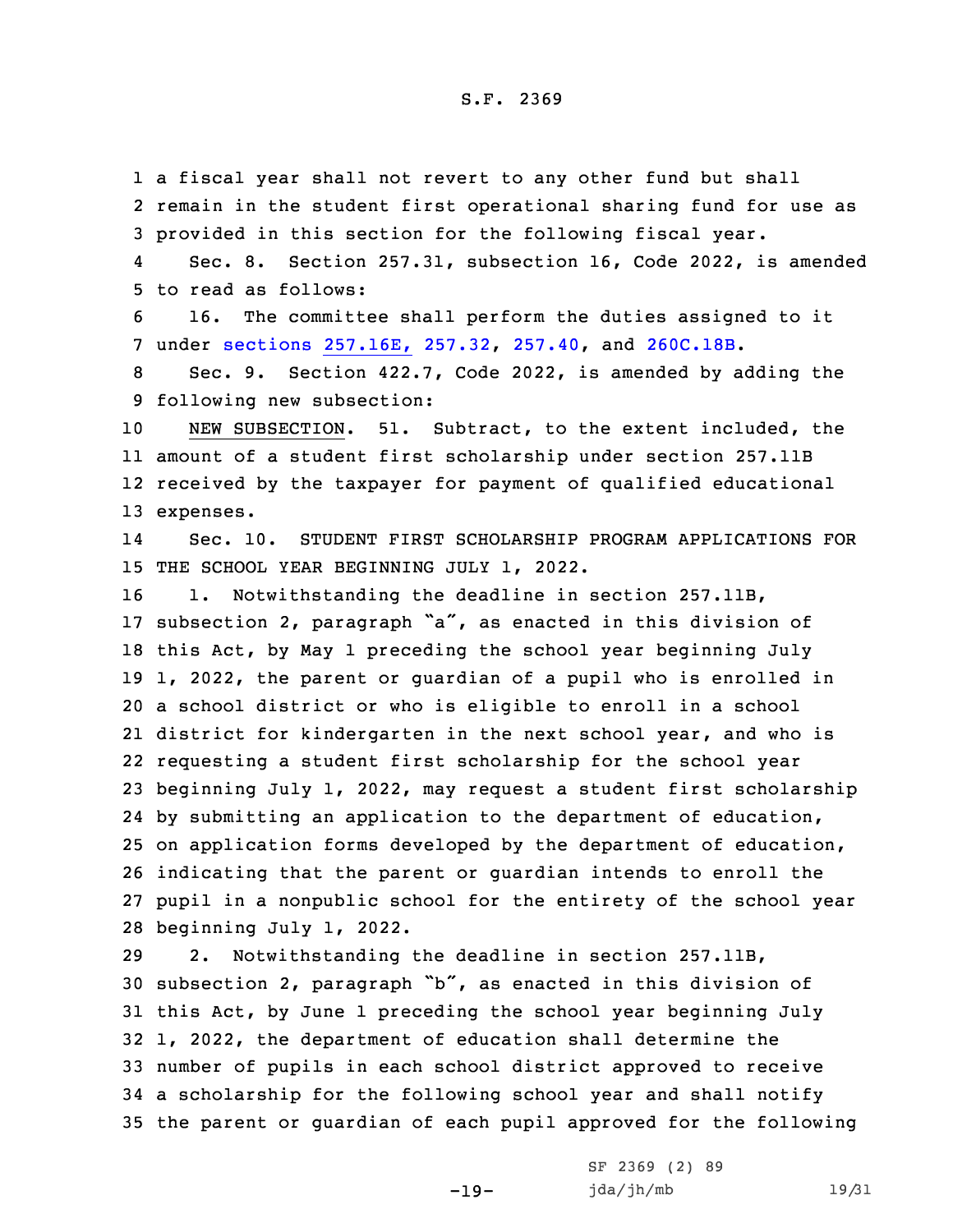1 school year to receive <sup>a</sup> scholarship and the amount of the 2 scholarship for the pupil.

 Sec. 11. EMERGENCY RULES. The department of education may adopt emergency rules under section 17A.4, subsection 3, and section 17A.5, subsection 2, paragraph "b", to implement the provisions of the section of this division of this Act enacting section 256.9, subsection 65, and section 257.11B, and the rules shall be effective immediately upon filing unless <sup>a</sup> later date is specified in the rules. Any rules adopted in accordance with this section shall also be published as <sup>a</sup> notice of intended action as provided in section 17A.4. 12 Sec. 12. EFFECTIVE DATE. The following, being deemed of immediate importance, take effect upon enactment: 14 1. The section of this division of this Act enacting section 256.9, subsection 65. 2. The section of this division of this Act enacting section 17 257.11B.

 3. The section of this division of this Act establishing deadlines for the applications for the student first scholarship program for the school year beginning July 1, 2022. 21 4. The section of this division of this Act authorizing the department of education to engage in emergency rulemaking. Sec. 13. APPLICABILITY. The following applies to school budget years and fiscal years beginning on or after July 1, 25 2022:

26 The section of this division of this Act enacting section 27 257.11B.

28 Sec. 14. APPLICABILITY. The following applies to school 29 budget years and fiscal years beginning on or after July 1, 30 2023:

31 The section of this division of this Act enacting section 32 257.16E.

33 Sec. 15. RETROACTIVE APPLICABILITY. The following applies 34 retroactively to tax years beginning on or after January  $1$ , 35 2022:

 $-20-$ 

SF 2369 (2) 89 jda/jh/mb 20/31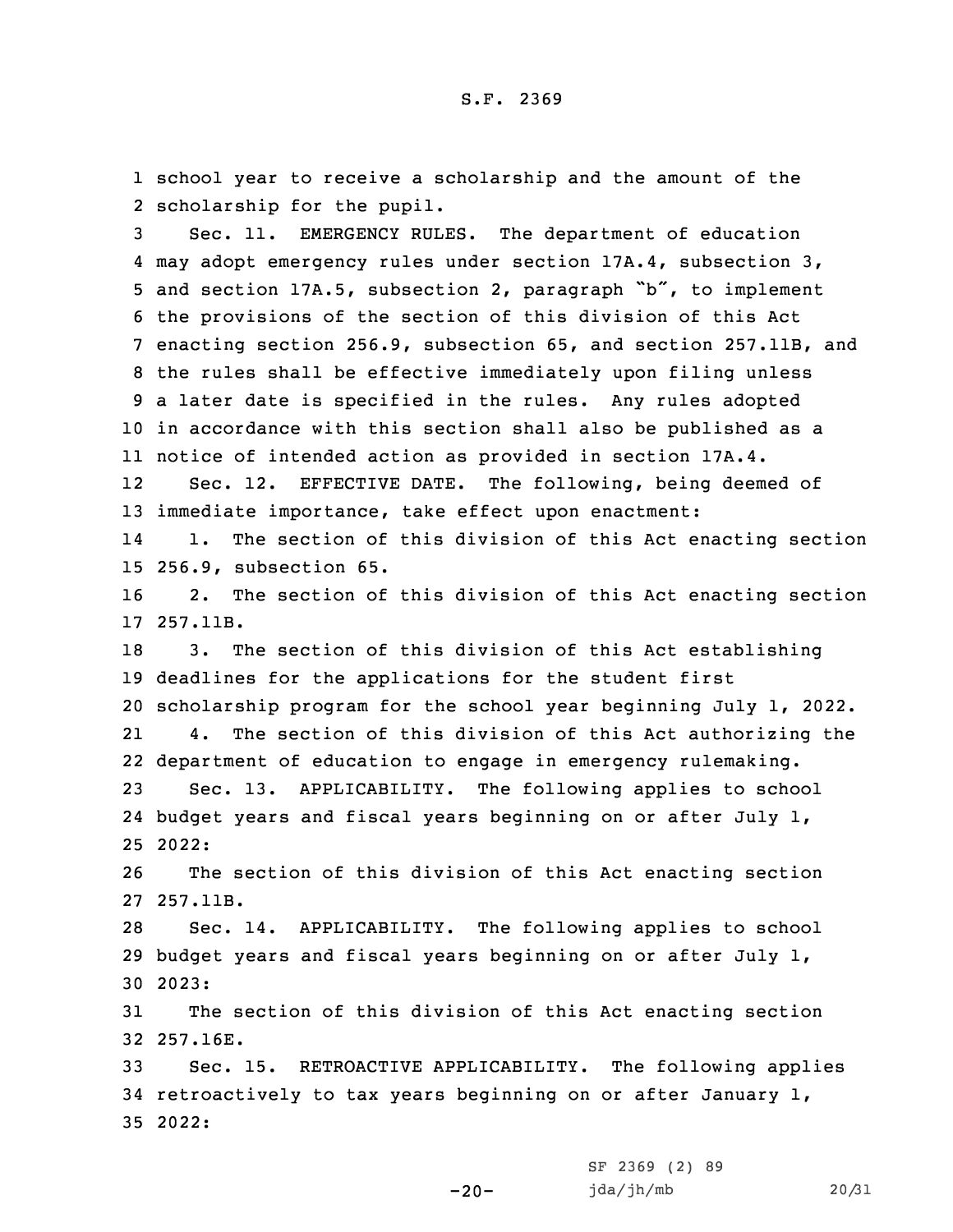1 The section of this division of this Act enacting section 422.7, subsection 51. DIVISION III 4 SOCIAL STUDIES INSTRUCTION Sec. 16. Section 256.11, subsection 5, paragraph b, Code 2022, is amended to read as follows: *b.* (1) Five units of the social studies including instruction in voting statutes and procedures, voter registration requirements, the use of paper ballots and voting systems in the election process, and the method of acquiring and casting an absentee ballot. All students shall complete <sup>a</sup> minimum of one-half unit of United States government and one unit of United States history. 14 (2) The one-half unit of United States government shall 15 include the all of the following: (a) The voting procedure as described in this lettered 17 paragraph and [section](https://www.legis.iowa.gov/docs/code/2022/280.9A.pdf) 280.9A. The government instruction shall also include <sup>a</sup> (b) <sup>A</sup> study of the Constitution of the United States and the Bill of Rights contained in the Constitution and an assessment of <sup>a</sup> student's knowledge of the Constitution and the Bill of 22 Rights. (c) (i) An assessment of the student's knowledge of United States government and civics that includes the nature, purpose, structure, function, and history of the United States government, the rights and responsibilities of citizens of the United States, and important United States government and civic leaders. The most recent version of the civics test developed by the United States citizenship and immigration services shall be used as the assessment required by this subparagraph division. On or before June 30 of each year, each school district and nonpublic school shall submit the results of the assessment required by this subparagraph division to the department.

35 (ii) <sup>A</sup> student shall answer at least seventy percent of the

-21-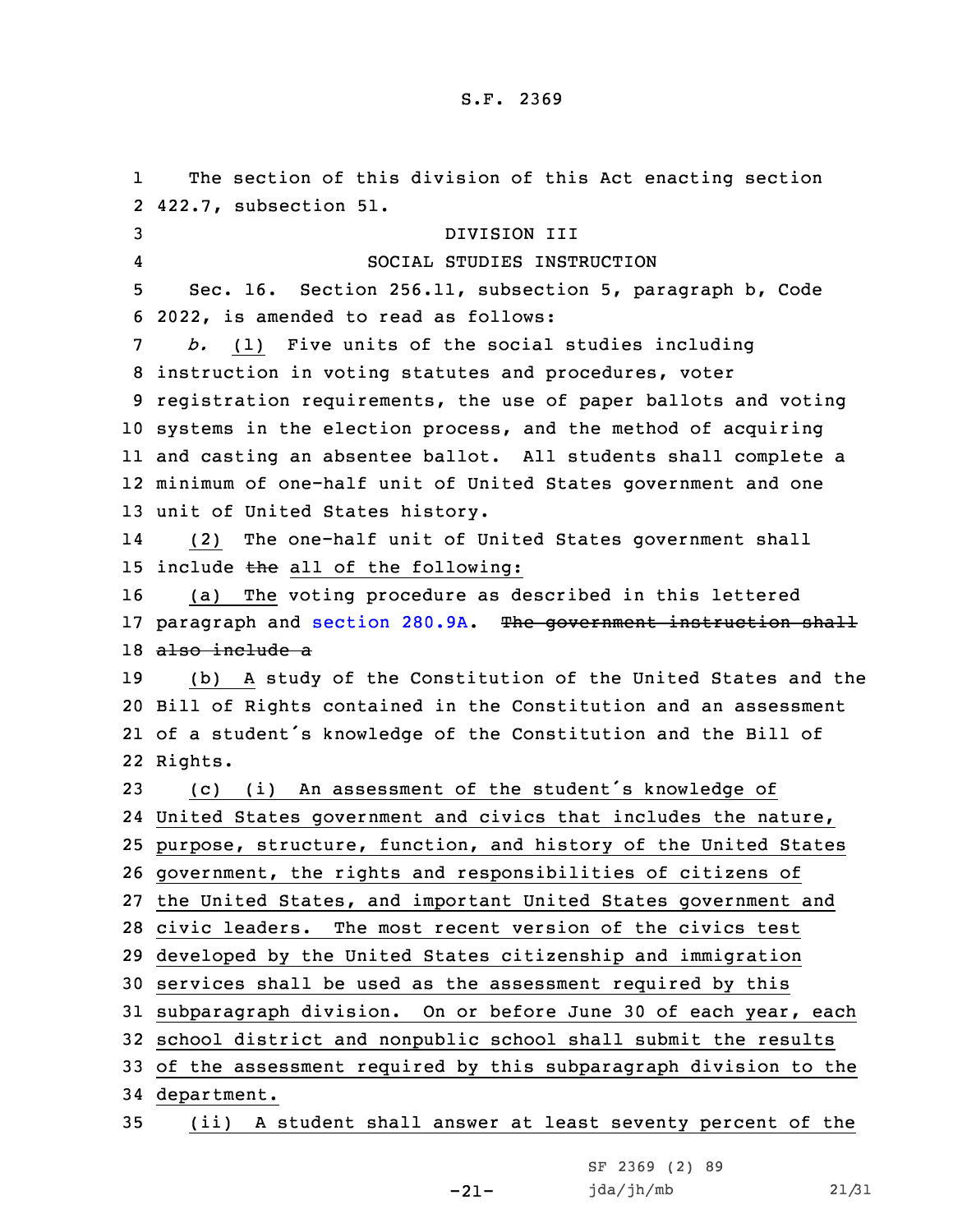questions on the civics test developed by the United States citizenship and immigration services correctly as <sup>a</sup> condition of graduation. <sup>A</sup> student who fails to answer at least seventy percent of the questions on the civics test correctly may retake the civics test as many times as necessary. DIVISION IV PRIVATE INSTRUCTION —— SPECIAL EDUCATION Sec. 17. Section 299A.9, subsection 1, Code 2022, is amended to read as follows: 1. <sup>A</sup> child of compulsory attendance age who is identified as requiring special education under [chapter](https://www.legis.iowa.gov/docs/code/2022/256B.pdf) 256B is eligible 12 for placement under competent private instruction with prior 13 approval of the placement by the director of special education of the area education agency of the child's district of residence. Sec. 18. Section 299A.9, Code 2022, is amended by adding the following new subsection: 18 NEW SUBSECTION. 3. The parent, quardian, or legal custodian of <sup>a</sup> child who is identified as requiring special education may request dual enrollment pursuant to section 299A.8. The appropriate special education services for the child shall be determined pursuant to chapter 256B and rules adopted pursuant to chapter 256B. 24 DIVISION V OPEN ENROLLMENT Sec. 19. Section 282.18, subsection 5, Code 2022, is amended to read as follows: 5. *a.* Open enrollment applications filed after March 1 of the preceding school year that do not qualify for good cause as provided in [subsection](https://www.legis.iowa.gov/docs/code/2022/282.18.pdf) 4 shall be subject to the approval of the board of the resident district and the board of the receiving district. The parent or guardian shall send notification to the district of residence and the receiving district that the parent or guardian seeks to enroll the parent's or guardian's child in the receiving district.

-22-

SF 2369 (2) 89 jda/jh/mb 22/31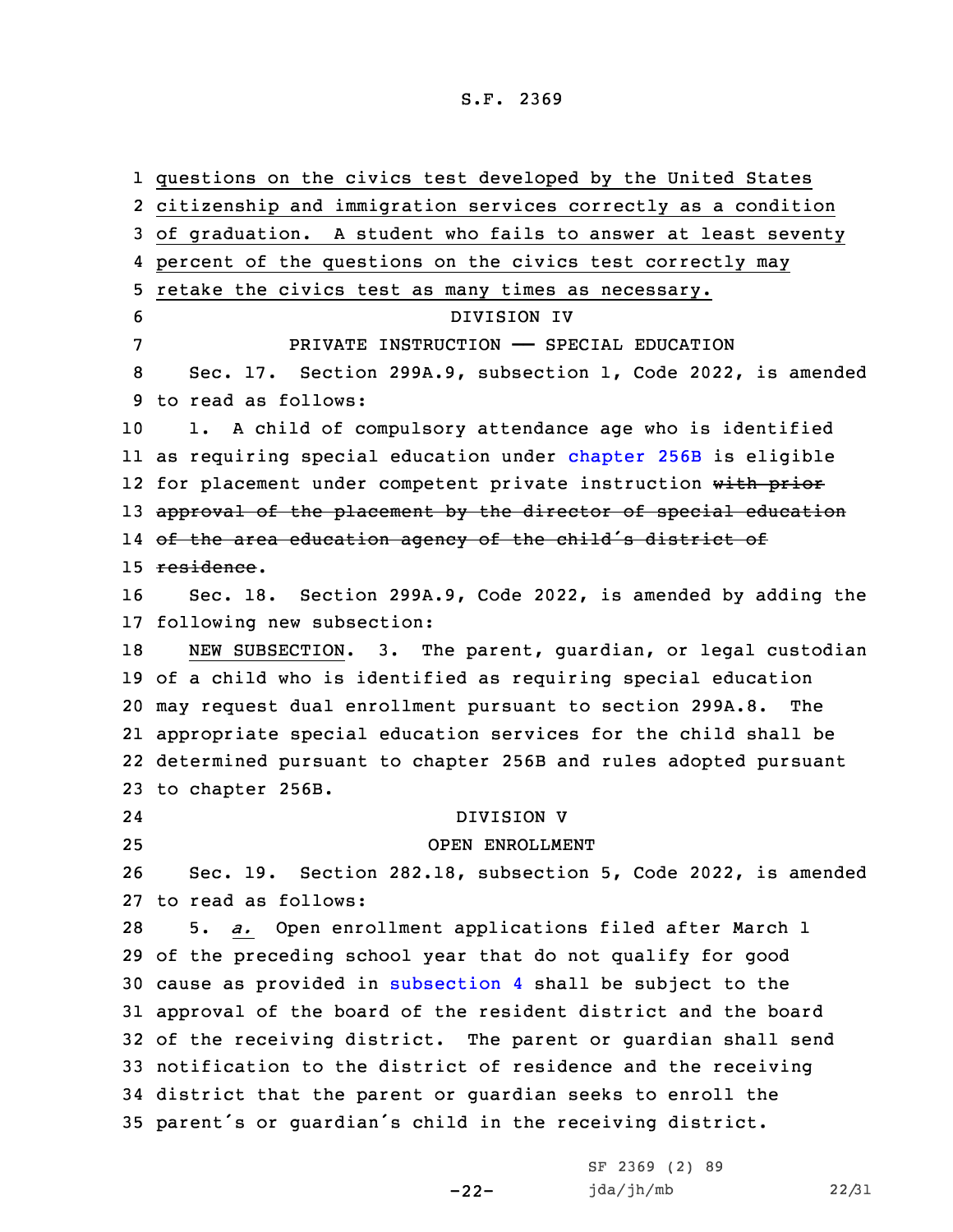1 *b.* <sup>A</sup> decision of either board to deny an application filed under this [subsection](https://www.legis.iowa.gov/docs/code/2022/282.18.pdf) involving repeated acts of harassment of the student that the resident district cannot adequately address, <sup>a</sup> consistent failure of the resident district to reasonably respond to <sup>a</sup> student's failure to meet basic academic standards after notice provided by <sup>a</sup> parent or guardian, or <sup>a</sup> serious health condition of the student that the resident district cannot adequately address is subject to appeal under [section](https://www.legis.iowa.gov/docs/code/2022/290.1.pdf) 290.1. <sup>A</sup> decision of either board to deny an application filed under this subsection related to the sibling or stepsibling of <sup>a</sup> student described in this paragraph is also subject to appeal under section 290.1. *c.* The state board shall adopt by rule the criteria for determining <sup>a</sup> resident district's consistent failure to reasonably respond to <sup>a</sup> student's failure to meet basic academic standards and shall exercise broad discretion to achieve just and equitable results that are in the best interest of the affected child or children. Sec. 20. Section 282.18, subsection 11, paragraph a, Code 2022, is amended by adding the following new subparagraph: 21 NEW SUBPARAGRAPH. (08) If the pupil participates in open enrollment because the pupil's sibling or stepsibling participates in open enrollment as <sup>a</sup> result of the sibling or stepsibling's appeal under section 282.18, subsection 5, paragraph *"b"*. DIVISION VI PRACTITIONER PREPARATION PROGRAMS Sec. 21. Section 256.7, subsection 3, paragraph b, Code 2022, is amended to read as follows: *b.* Procedures provided for approval of programs shall include procedures for enforcement of the prescribed standards 32 and, except as provided in section  $256.16$ , [subsection](https://www.legis.iowa.gov/docs/code/2022/256.16.pdf)  $37$  shall not include <sup>a</sup> procedure for the waiving of any of the standards prescribed. Sec. 22. Section 256.16, subsection 1, paragraph a, Code

-23-

SF 2369 (2) 89 jda/jh/mb 23/31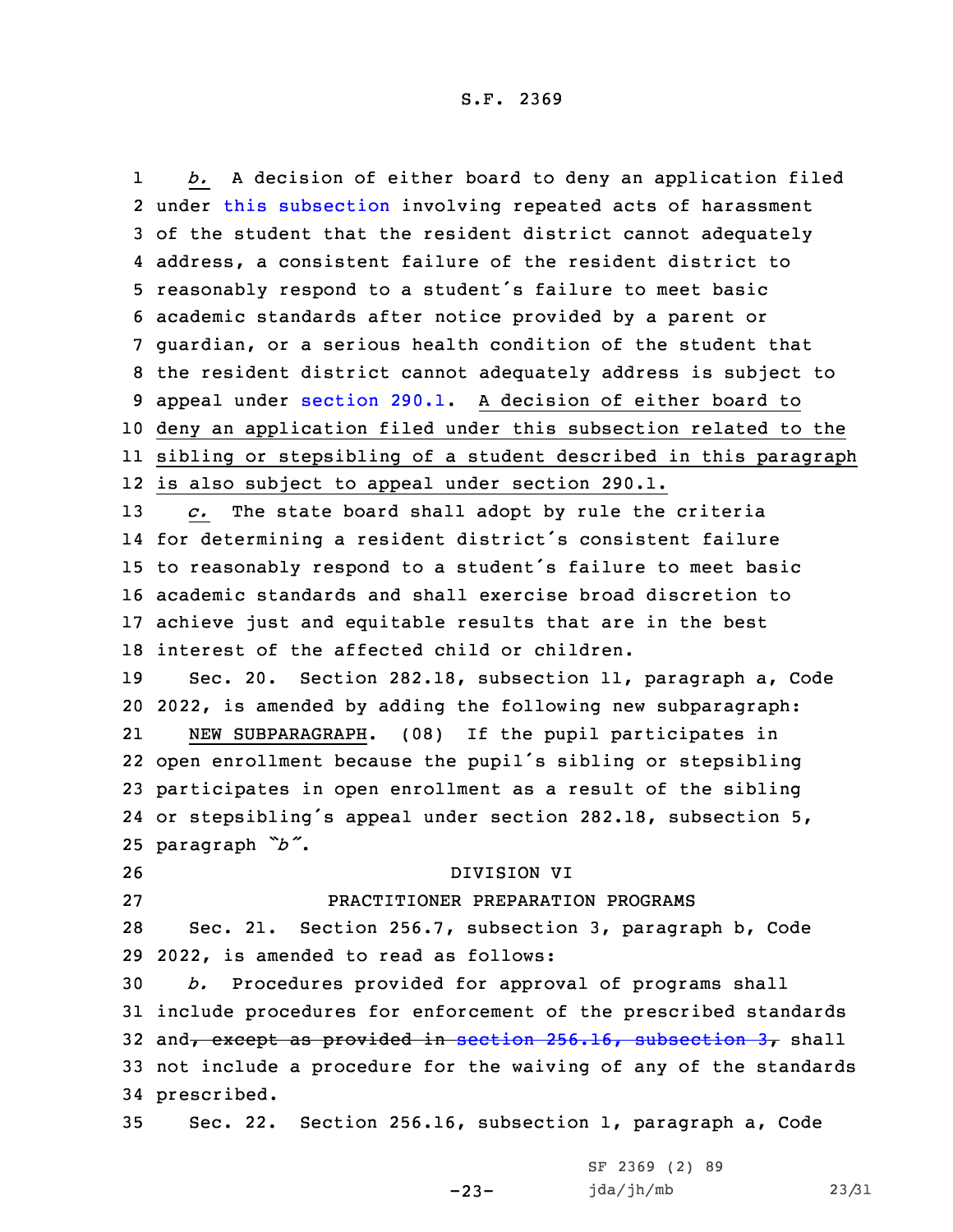1 2022, is amended by striking the paragraph.

2 Sec. 23. Section 256.16, subsection 1, paragraph d, Code 3 2022, is amended to read as follows:

4 *d.* Require that each student admitted to an approved practitioner preparation program participate in pre-student teaching field experiences that include both observation and participation in teaching activities in <sup>a</sup> variety of school settings. These Pre-student teaching field experiences for students participating in an initial teacher preparation 10 program shall comprise a total of at least fifty eighty hours in duration, at least ten hours of which shall occur prior to <sup>a</sup> student's acceptance in an approved practitioner preparation program. Pre-student teaching field experiences for students participating in <sup>a</sup> teacher intern preparation program shall comprise <sup>a</sup> total of at least fifty hours in duration. The student teaching experience shall be <sup>a</sup> minimum of fourteen weeks in duration during the student's final year of the practitioner preparation program. The program shall make every reasonable effort to offer the student teaching experience prior to <sup>a</sup> student's last semester, or equivalent, in the program, and to expand the student's student teaching opportunities beyond one semester or the equivalent.

23 Sec. 24. Section 256.16, subsection 2, Code 2022, is amended 24 to read as follows:

 2. <sup>A</sup> person initially applying for <sup>a</sup> license shall successfully complete <sup>a</sup> practitioner preparation program approved under section 256.7, [subsection](https://www.legis.iowa.gov/docs/code/2022/256.7.pdf) 3, and containing the subject matter specified in this [section](https://www.legis.iowa.gov/docs/code/2022/256.16.pdf), before the initial action by the board of educational examiners under chapter 30 272 takes place. However, this [subsection](https://www.legis.iowa.gov/docs/code/2022/256.16.pdf) shall not apply to 31 a person who meets the requirements for an initial one-year license in accordance with [subsection](https://www.legis.iowa.gov/docs/code/2022/256.16.pdf) 3.

33 Sec. 25. Section 256.16, subsection 3, Code 2022, is amended 34 by striking the subsection.

-24-

35 Sec. 26. Section 272.2, subsection 14, paragraph b,

SF 2369 (2) 89 jda/jh/mb 24/31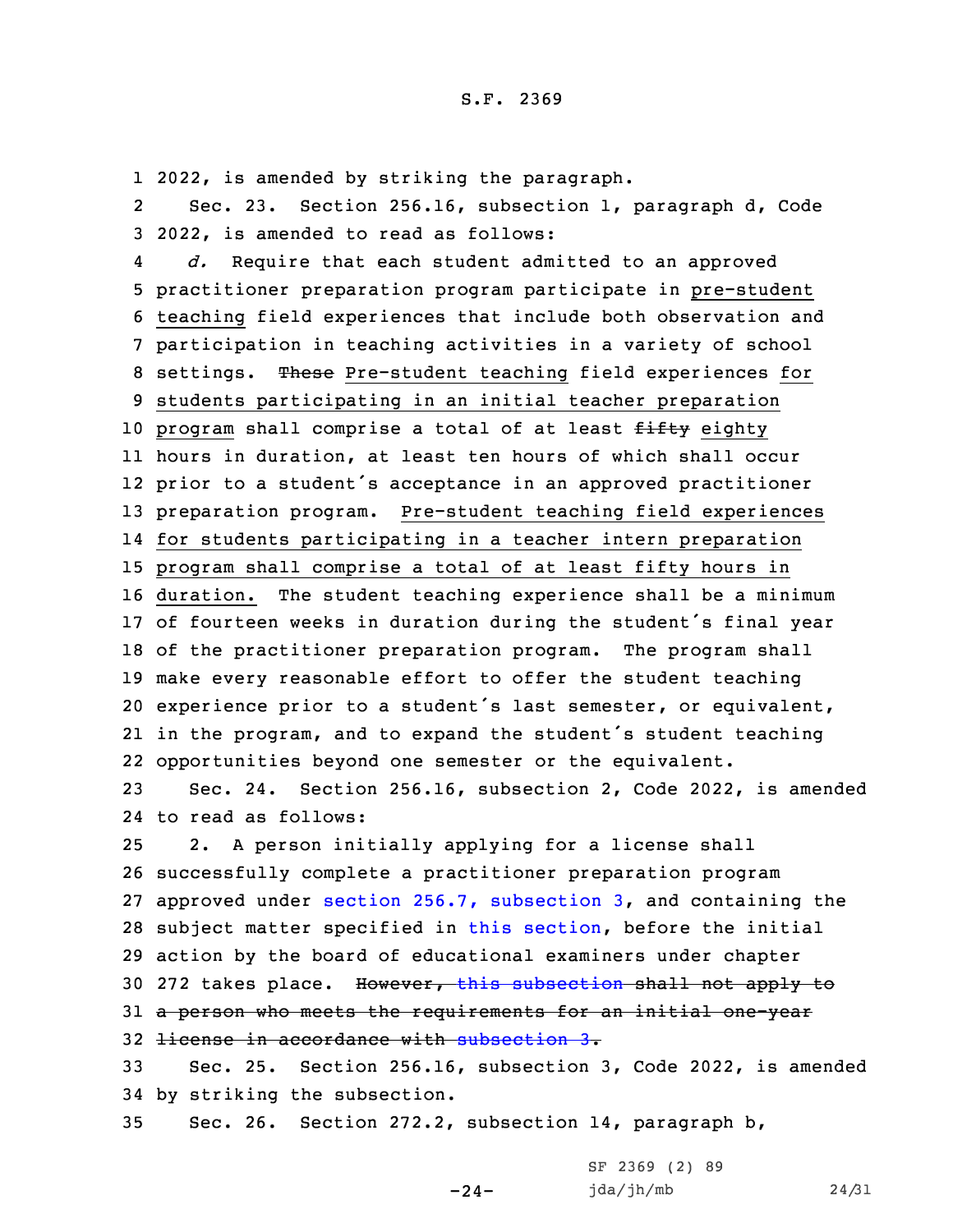subparagraph (5), Code 2022, is amended to read as follows: 2 (5) The applicant fails to meet board standards for 3 application for an initial or renewed license. However, this subparagraph shall not apply to <sup>a</sup> person who applies for an initial one-year license and submits to the board <sup>a</sup> waiver issued by the director of the department of education in accordance with section 256.16, [subsection](https://www.legis.iowa.gov/docs/code/2022/256.16.pdf) 3.

8 Sec. 27. Section 272.2, subsection 22, Code 2022, is amended 9 by striking the subsection.

 Sec. 28. HIGHER EDUCATION INSTITUTIONS —— NOTICE TO FORMER STUDENTS. All higher education institutions providing practitioner preparation shall notify students who failed to achieve the minimum passing scores set by the department of education on the assessments administered under section 256.16, subsection 1, paragraph "a", subparagraph (2), Code 2022, before the effective date of this division of this Act, of the changes related to the completion of <sup>a</sup> practitioner preparation program provided by this division of this Act, including the student's ability to apply for an initial license from the board of educational examiners if the student completed all other requirements of <sup>a</sup> practitioner preparation program approved under section 256.7, subsection 3.

 Sec. 29. EFFECTIVE DATE. This division of this Act, being deemed of immediate importance, takes effect upon enactment. Sec. 30. APPLICABILITY. This division of this Act applies to students who attended or are attending practitioner preparation programs before, on, or after the effective date of this division of this Act.

 DIVISION VII INCIDENTS RELATED TO LICENSED PRACTITIONERS Sec. 31. Section 232.69, subsection 1, unnumbered paragraph 1, Code 2022, is amended to read as follows: The classes of persons enumerated in this [subsection](https://www.legis.iowa.gov/docs/code/2022/232.69.pdf) shall

34 make <sup>a</sup> report within twenty-four hours and as provided in 35 section 232.70, of cases of child abuse. In addition, the

-25-

SF 2369 (2) 89 jda/jh/mb 25/31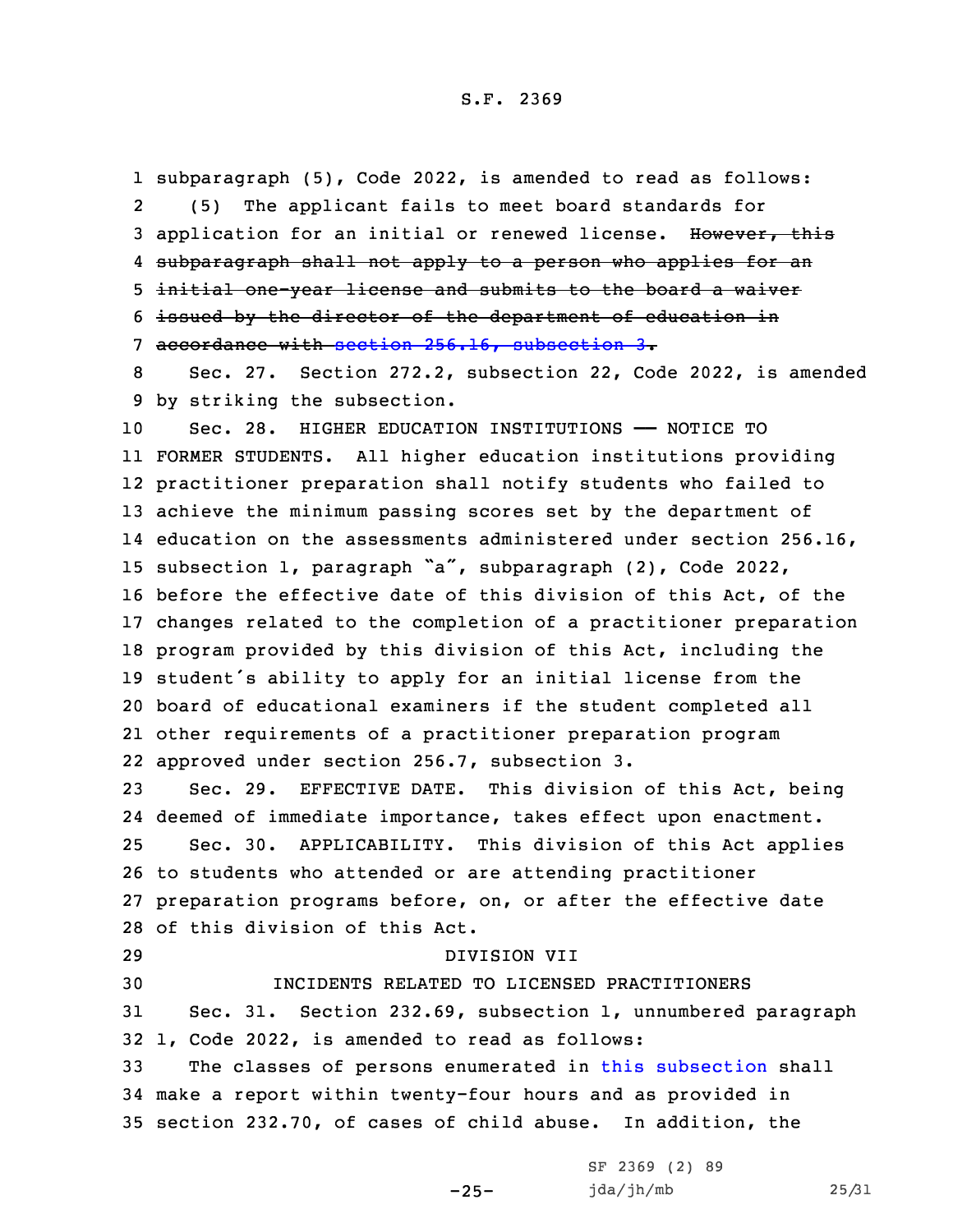classes of persons enumerated in this [subsection](https://www.legis.iowa.gov/docs/code/2022/232.69.pdf) shall make <sup>a</sup> 2 report of abuse of a child <del>who is under twelve years of age and</del> may make <sup>a</sup> report of abuse of <sup>a</sup> child who is twelve years of age 4 or older, which would be defined as child abuse under section 232.68, subsection 2, paragraph *"a"*, subparagraph (3) or (5), except that the abuse resulted from the acts or omissions of <sup>a</sup> person other than <sup>a</sup> person responsible for the care of the 8 child.

 Sec. 32. Section 232.69, subsection 1, paragraph b, subparagraph (4), Code 2022, is amended to read as follows: 11 (4) <sup>A</sup> licensed school employee, certified para-educator, holder of <sup>a</sup> coaching authorization issued under section [272.31](https://www.legis.iowa.gov/docs/code/2022/272.31.pdf), full-time school employee who is eighteen years of age or older, or an instructor employed by <sup>a</sup> community college. Sec. 33. Section 232.70, subsection 6, Code 2022, is amended by adding the following new paragraph:

 NEW PARAGRAPH. *0f.* If the person making the report is <sup>a</sup> licensed school employee who reasonably believes the person responsible for the injury is <sup>a</sup> licensed school employee, the identity of the licensed school employee the person making the report believes is responsible for the injury.

22 Sec. 34. Section 256.9, Code 2022, is amended by adding the 23 following new subsection:

24 NEW SUBSECTION. 66. *a.* Develop and implement <sup>a</sup> process for the reporting and investigation of any incident that arises that may reasonably lead to the conclusion that an individual with <sup>a</sup> license, endorsement, certification, authorization, or statement of recognition issued by the board of educational examiners who is employed by the board of directors of <sup>a</sup> school district or the authorities in charge of an accredited nonpublic school has committed <sup>a</sup> felony or has engaged in conduct described in section 272.15, subsection 1, paragraph *"a"*, subparagraph (1), subparagraph divisions (a) through (d). *b.* The process shall prohibit the boards of directors of <sup>a</sup> school district and the authorities in charge of an accredited

 $-26-$ 

SF 2369 (2) 89 jda/jh/mb 26/31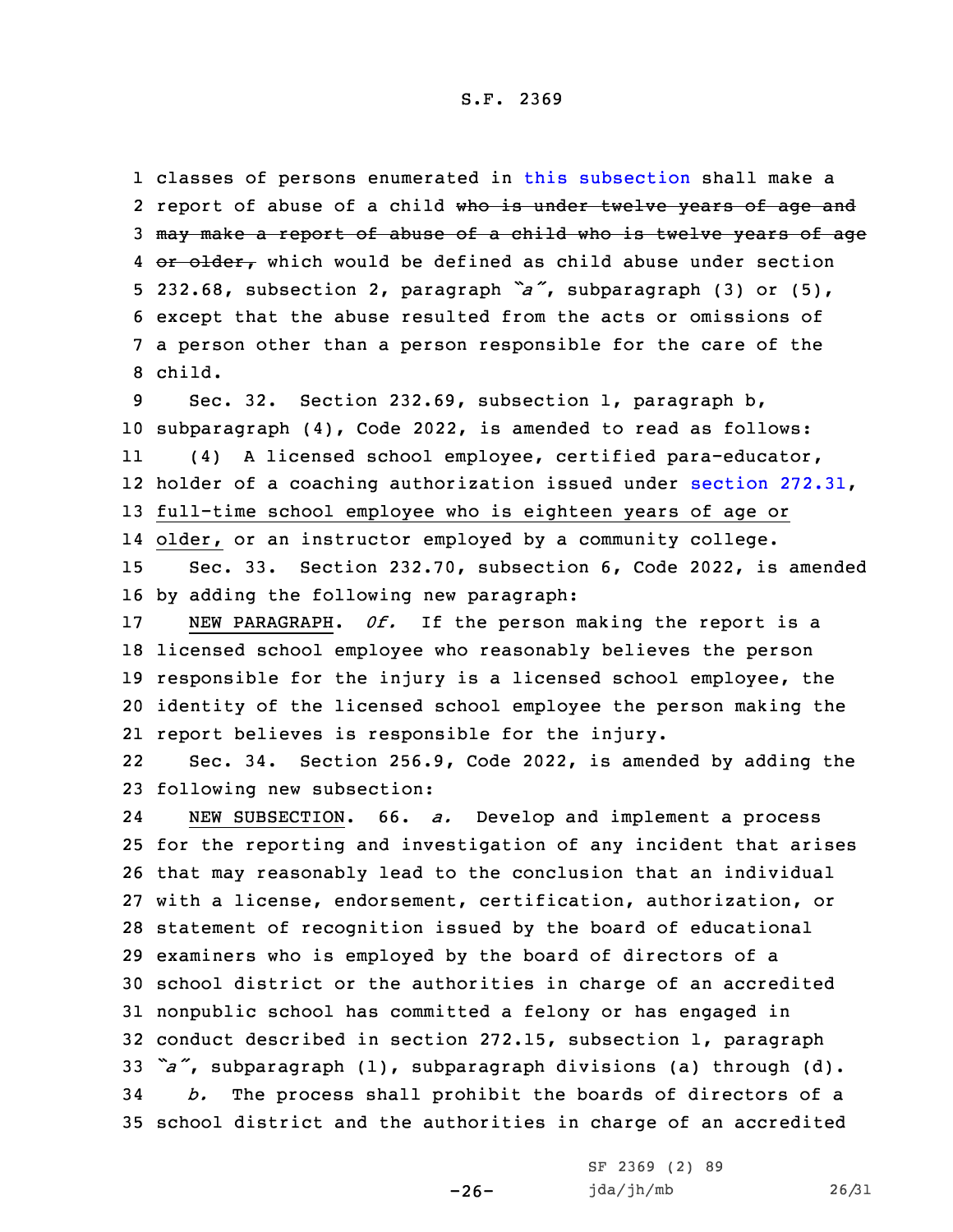nonpublic school from entering into any of the following: 2 (1) <sup>A</sup> written or oral agreement that prohibits the board of directors of the school district or the authorities in charge of an accredited nonpublic school, an employee of the school district or the accredited nonpublic school, or <sup>a</sup> contractor of the school district or the accredited nonpublic school from discussing an incident, past performance or actions, past allegations leading to discipline or adverse employment action, or employee resignation with any governmental agent, governmental officer, or any potential employer.

11 (2) <sup>A</sup> written or oral agreement that waives the liability of an individual with <sup>a</sup> license, endorsement, certification, authorization, or statement of recognition issued by the board of educational examiners related to or arising from an incident, past performance or action, or past allegations of wrongdoing.

 *c.* The board of directors of <sup>a</sup> school district or the authorities in charge of an accredited nonpublic school and contractors of the school district or the accredited nonpublic school shall be immune from any civil liability arising from discussing an incident, past performance or actions, past allegations leading to discipline or adverse employment action, or employee resignation with any governmental agent, governmental officer, or any potential employer.

 *d.* If the board of educational examiners finds that the board of directors of <sup>a</sup> school district or the authorities in charge of an accredited nonpublic school has intentionally failed to follow the process established by this subsection regarding an incident, or the reporting requirements established pursuant to section 272.15, the board of educational examiners shall assess <sup>a</sup> fine against an administrator of the school district or the accredited nonpublic school who failed to ensure compliance with the process of not less than five hundred dollars and not more than five thousand dollars. Payments of the fine provided in this

-27-

SF 2369 (2) 89 jda/jh/mb 27/31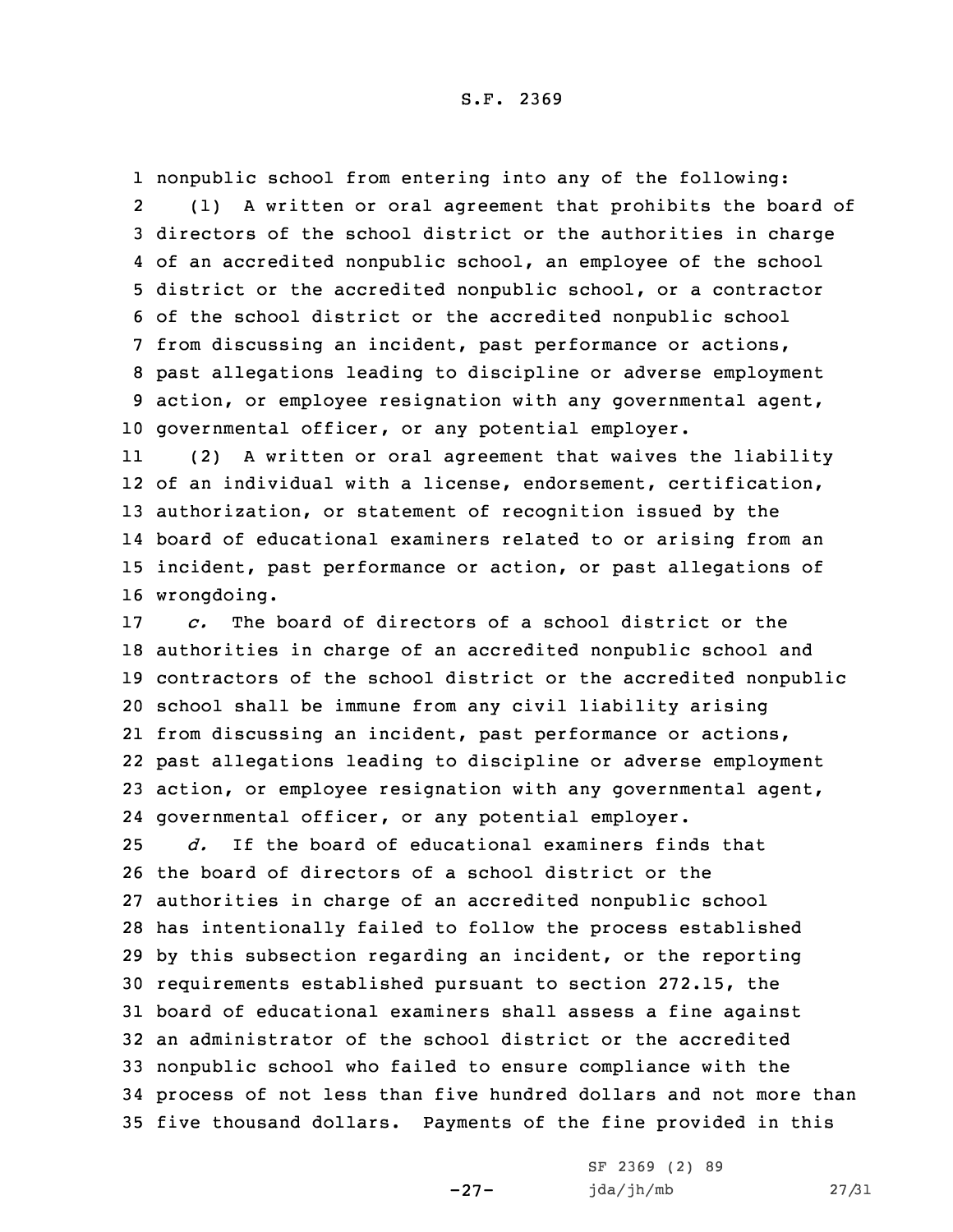1 paragraph shall be remitted to the treasurer of the state for 2 deposit in the general fund of the state.

 *e.* If the board of educational examiners finds that the board of directors of <sup>a</sup> school district or the authorities in charge of an accredited nonpublic school has intentionally concealed, or attempted to conceal from any governmental agent, governmental officer, or potential employer <sup>a</sup> founded incident, or any conduct required to be reported pursuant to section 272.15, the board of educational examiners shall assess <sup>a</sup> fine against an administrator of the school district or the accredited nonpublic school who assisted in the concealment, or attempted concealment, of an incident, or any conduct required to be reported pursuant to section 272.15, of not more than ten thousand dollars. Payments of the fine provided in this paragraph shall be remitted to the treasurer of the state for deposit in the general fund of the state.

17 Sec. 35. Section 256E.7, subsection 2, Code 2022, is amended 18 by adding the following new paragraph:

19 NEW PARAGRAPH. *0i.* Be subject to and comply with the 20 requirements of section 280.32 in the same manner as <sup>a</sup> school 21 district.

22 Sec. 36. Section 272.2, subsection 14, paragraph b, 23 subparagraph (1), unnumbered paragraph 1, Code 2022, is amended 24 to read as follows:

25 The person entered a plea of guilty to, or has been found guilty of, or the board has found by <sup>a</sup> preponderance of the evidence that the person committed, any of the following offenses, whether or not <sup>a</sup> sentence is imposed:

29 Sec. 37. Section 272.2, subsection 15, Code 2022, is amended 30 to read as follows:

 15. *a.* Adopt rules that require specificity in written complaints that are filed by individuals who have personal knowledge of an alleged violation and which are accepted by the board, provide that the jurisdictional requirements as set by the board in administrative rule are met on the face of the

-28-

SF 2369 (2) 89 jda/jh/mb 28/31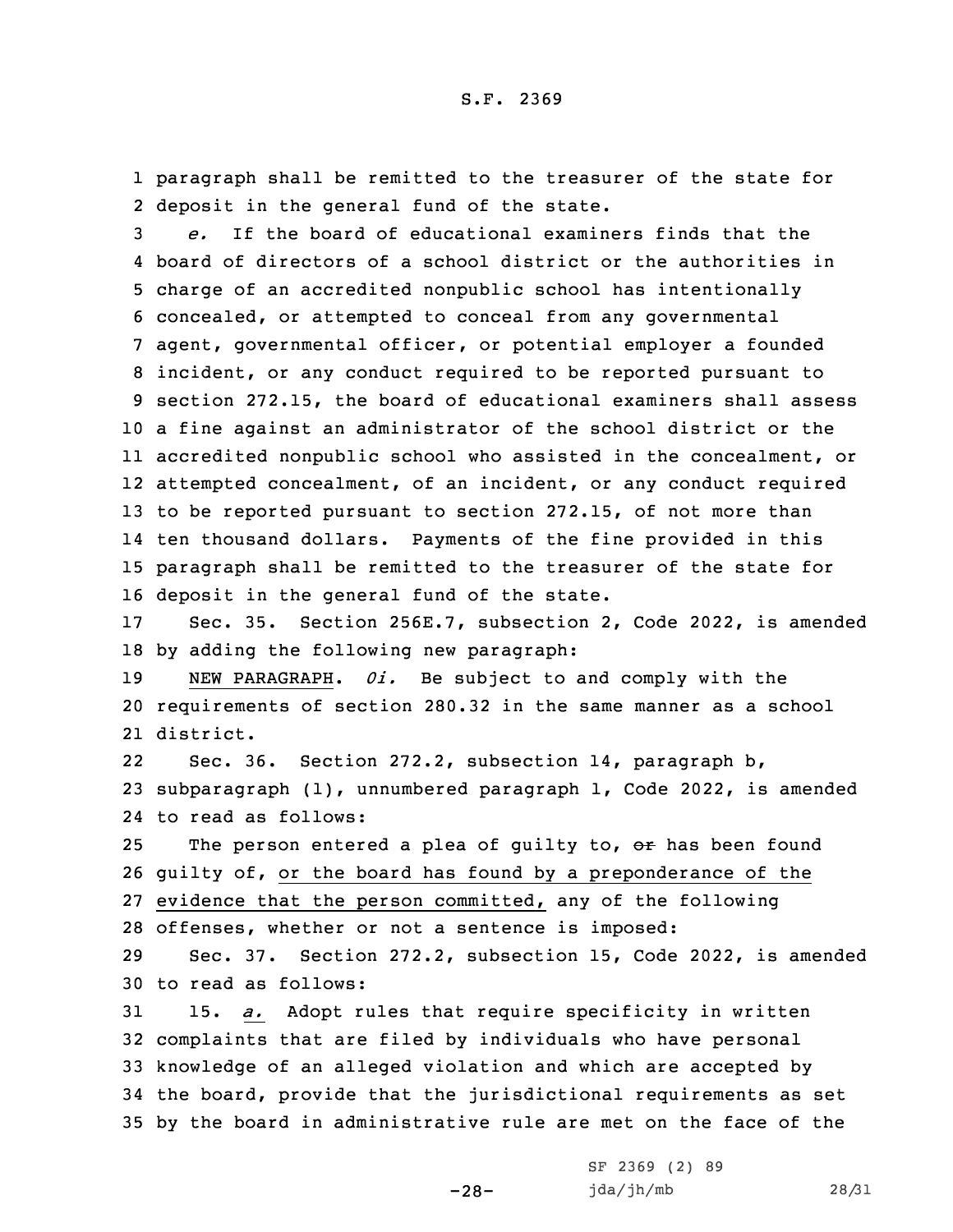complaint before initiating an investigation of allegations, provide that any investigation be limited to the allegations contained on the face of the complaint, provide for an adequate interval between the receipt of <sup>a</sup> complaint and public notice of the complaint, permit parties to <sup>a</sup> complaint to mutually agree to <sup>a</sup> resolution of the complaint filed with the board, allow the respondent the right to review any investigative report upon <sup>a</sup> finding of probable cause for further action by the board, require that the conduct providing the basis for the complaint occurred within three years of discovery of the event by the complainant unless good cause can be shown for an extension of this limitation, and require complaints to be resolved within one hundred eighty days unless good cause can be shown for an extension of this limitation.

 *b.* Adopt rules that require the collection and retention of written complaints that are filed. If the board determines <sup>a</sup> written complaint is not founded, the complaint and all records related to the complaint shall be kept confidential and are not subject to chapter 22.

 *c.* Adopt rules that require the board to notify the public when <sup>a</sup> licensed practitioner who is the subject of an ongoing investigation initiated under paragraph *"a"* has <sup>a</sup> case pending with <sup>a</sup> finding of probable cause. This paragraph shall not be construed to require the board to disclose unfounded, closed investigations initiated under paragraph *"a"*.

 *d.* Adopt rules that require the evaluation of complaints that did not result in any discipline or sanction if similar complaints are filed against the same licensed practitioner. *e.* Adopt rules that require the board to investigate an administrator who is employed by the school that employs <sup>a</sup> licensed practitioner who is the subject of an investigation initiated under paragraph *"a"*. The rules shall require the board to investigate whether the administrator filed <sup>a</sup> written complaint pursuant to this subsection and whether the administrator was required to report to the board pursuant to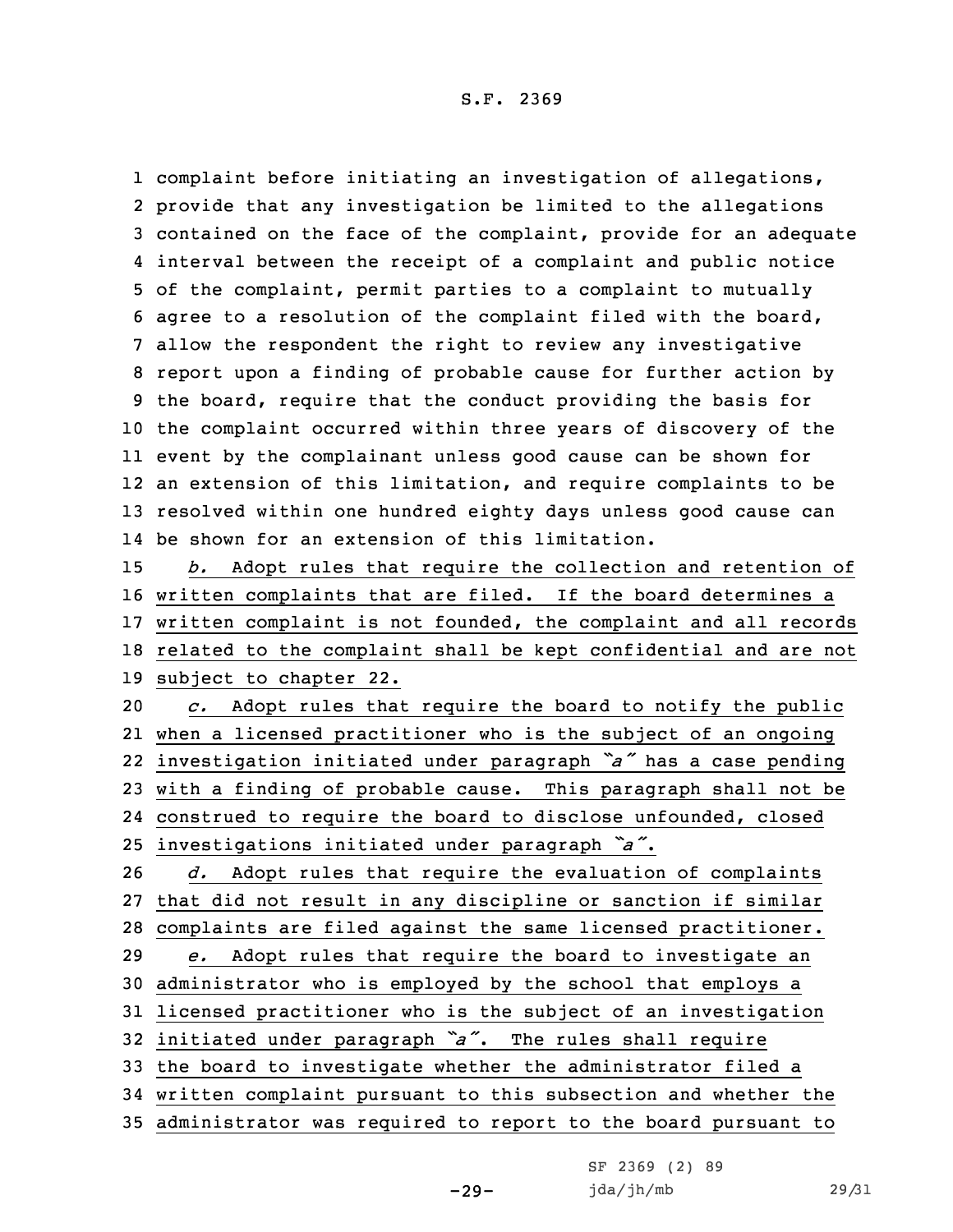1 section 272.15.

2 Sec. 38. Section 279.69, Code 2022, is amended by adding the 3 following new subsection:

4 NEW SUBSECTION. 1A. Prior to hiring an individual who has been issued <sup>a</sup> license, endorsement, certification, authorization, or statement of recognition by the board of educational examiners, <sup>a</sup> school district shall view the board of educational examiner's public license information to determine if the individual has <sup>a</sup> case pending with <sup>a</sup> finding of probable cause or any licensure sanction. This subsection shall not be construed to require the board of educational examiners to disclose unfounded, closed investigations.

13 Sec. 39. NEW SECTION. **280.32 Incidents related to licensed** 14 **practitioners —— reporting and investigation.**

 The board of directors of <sup>a</sup> school district and the authorities in charge of each accredited nonpublic school shall follow the process created by the department of education pursuant to section 256.9, subsection 66, related to the reporting and investigation of an incident involving the possible commission of <sup>a</sup> felony by any person who has been issued <sup>a</sup> license, endorsement, certification, authorization, or statement of recognition by the board of educational examiners. DIVISION VIII

24

 BOARD OF EDUCATIONAL EXAMINERS —— RENEWAL CREDITS 25 Sec. 40. Section 272.2, subsection 1, paragraph c, Code 26 2022, is amended to read as follows:

 *c.* Rules adopted pursuant to this [subsection](https://www.legis.iowa.gov/docs/code/2022/272.2.pdf) establishing licensure renewal requirements shall provide that up to half of the units needed for licensure renewal may be earned upon the successful completion of an individualized professional development plan as verified by the supervising licensed evaluator, or by successful completion of professional development courses or programs offered by <sup>a</sup> professional development program licensed by the board, or by <sup>a</sup> practitioner preparation institution or area education agency approved by

 $-30-$ 

SF 2369 (2) 89 jda/jh/mb 30/31